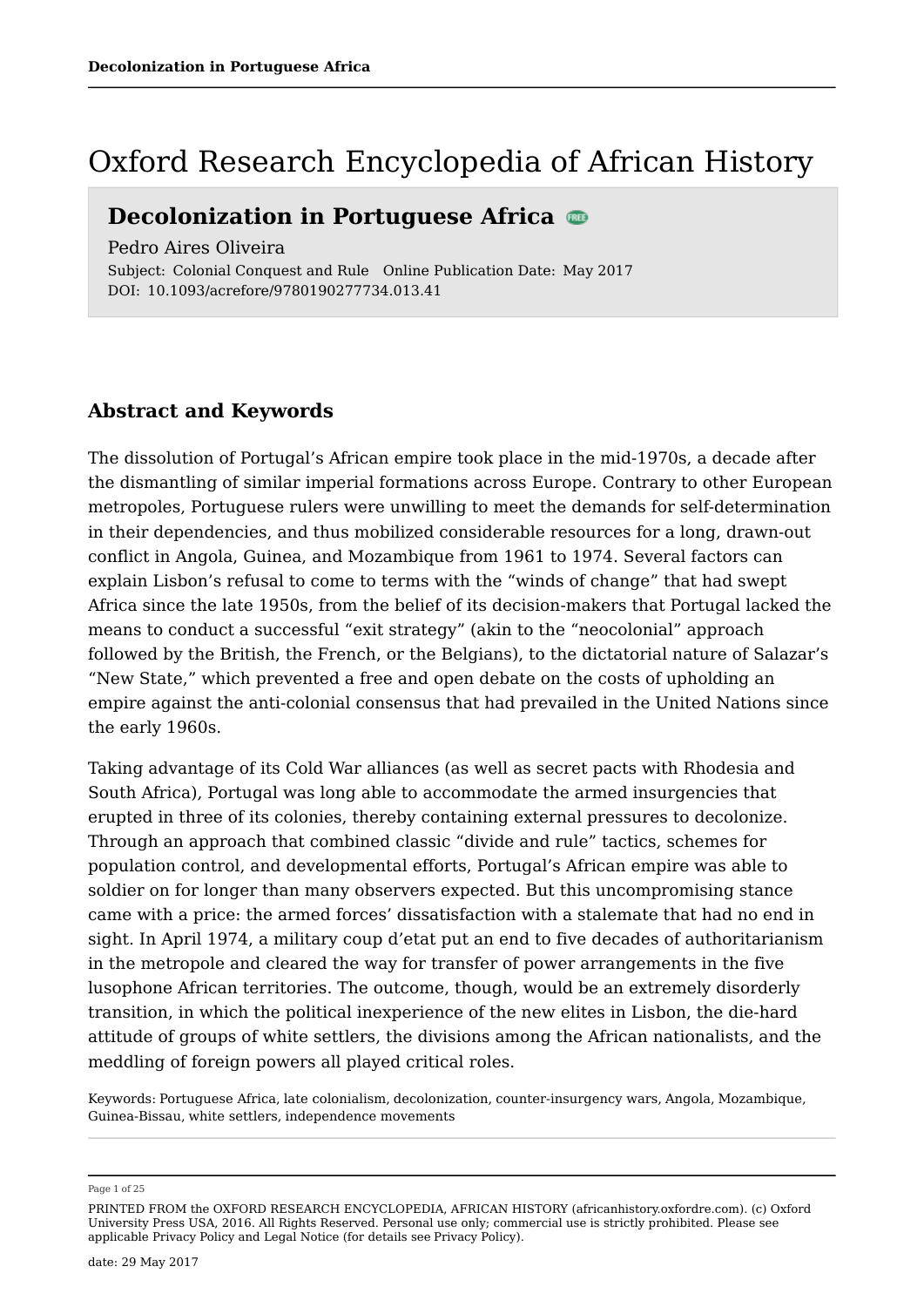## **Coping with Post-war Changes**

Contrary to other imperial formations, Portugal's African empire (the Atlantic archipelagos of Cape Verde and São Tomé and Príncipe, and the mainland territories of Portuguese Guinea, Angola, and Mozambique) was relatively insulated from the upheavals of the global conflict that came to an end in 1945. Its two largest dependencies, Angola and Mozambique, experienced important economic changes—the demands of the Allies' war effort were behind a significant boom in the mining and agricultural sectors of the colonial economies, lifting them from the stagnation of the interwar years. The exports of coffee, sugar, cotton, sisal, palm oil, diamonds, and other commodities brought impressive gains to the metropolitan treasury and strengthened the position of the colonial bourgeoisie, who managed to extract some concessions from the central government (such as a loosening of the legislation that restricted the industrial development of the overseas territories). To most Africans, though, the war boom had the opposite effect, since it intensified the pressure on the native male population and fomented the use of "contract" (i.e., forced) labor in mines and plantations.1 Foreign Protestant missionaries in those two colonies tried to raise awareness of the Africans' plight, but with little or no effect.

From a geopolitical standpoint, Portugal and its right-wing authoritarian regime (Salazar's Estado Novo or New State) were in a comfortable position. Although its semifascist outlook, and discreet collaboration with the Axis in several stages of World War II, prevented it from being invited to become a founding member of the United Nations (UN), Portugal was soon to be co-opted to the Anglo-American sphere of influence at the outset of the Cold War.<sup>2</sup> Its Atlantic islands, especially the Azorean archipelago, were singled out by military planners in London and Washington as key staging posts for an eventual US intervention in post-war Europe. This contingency was to be the main reason behind the invitation issued to Lisbon to take part in the North Atlantic Treaty of 1949 the only invitation to be sent to an explicitly dictatorial regime.<sup>3</sup> From that moment onwards, the New State secured what came to be its most important diplomatic asset— NATO membership—against political pressures from Western capitals to pursue a more reformist path, or even to come to terms with self-determination claims by native groups in its colonies.

Whereas other European powers were prepared to make concessions to autonomy aspirations, or demands for greater political freedom and social welfare, Salazar's regime was very reluctant to move in that direction. Apart from a markedly racist and condescending view of Africans (who were depicted by mainstream Portuguese colonial ideologues as "lazy," "backward," and "infantile"), the Portuguese premier was fearful of any precedents that might legitimize reformist demands in the metropole, where a corporatist dictatorship had been in place since the early 1930s. Any changes in the

Page 2 of 25

PRINTED FROM the OXFORD RESEARCH ENCYCLOPEDIA, AFRICAN HISTORY (africanhistory.oxfordre.com). (c) Oxford University Press USA, 2016. All Rights Reserved. Personal use only; commercial use is strictly prohibited. Please see applicable Privacy Policy and Legal Notice (for details see Privacy Policy).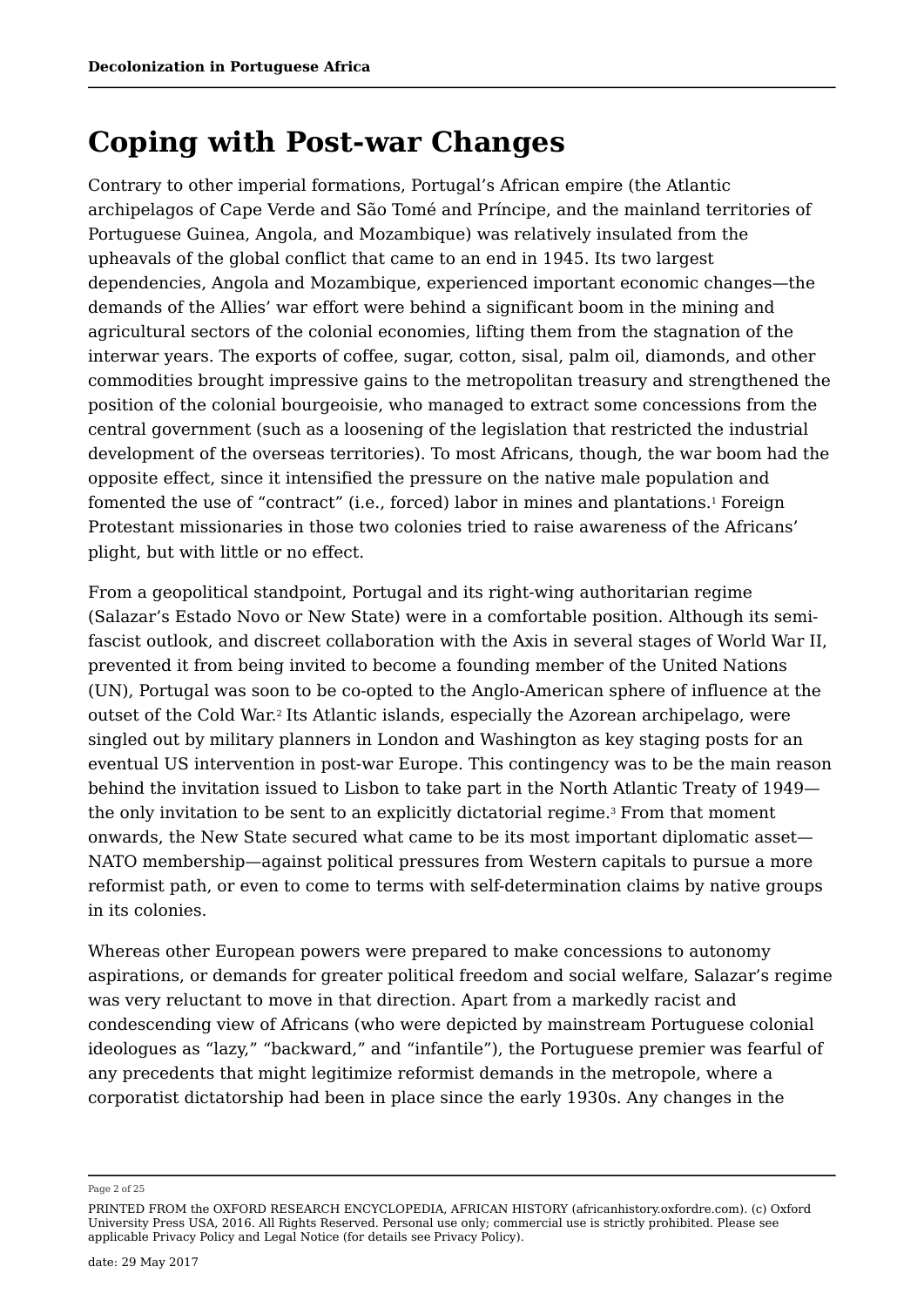colonial sphere, therefore, would have to be taken within a strictly paternalistic mould and proceed at a very slow pace.

The highly centralized character of the Portuguese empire survived the constitutional reforms of 1945 and 1951, the *Indigenato* laws were kept in place in the most populated colonies (Guinea, Angola, and Mozambique), and the philosophy of the "colonial pact," which underpinned the nature of the economic rapports between the metropole and the overseas dependencies, suffered only a minor revision. Aware that the imperial idiom of previous epochs would hardly be acceptable in the post-Holocaust era, the furthest that Lisbon was prepared to go was to enact some cosmetic changes: the "empire" became the "Ultramar" ("Overseas"), the "colonies" were renamed "overseas provinces," and access to citizenship was made available to "natives" who adopted "European" manners and acquired certain educational qualifications. This semantic operation was thought to be the best way to prevent an eventual oversight of Portugal's imperial practices by international bodies like the UN and its affiliated agencies, such as the International Labor Organization (ILO). By opting for the "integrationist" approach, Lisbon reclaimed its old assimilationist traditions (of a very dubious authenticity, it must be noted) and tried to present its colonial rule as an inclusive, non-prejudiced, sociocultural experience, a claim to which the "Lusotropical" ideas of Gilberto Freyre, a Brazilian sociologist, were supposed to lend intellectual respectability (the notion that the Portuguese, throughout their "overseas expansion," had showed a special propensity to mingle and interact with other peoples on a basis of reciprocity, in contrast with the "arrogant" and racially minded "Northern Europeans"). 4

Until the mid-1950s, the *New State* tried hard to convey the impression that Portugal's colonial "paradigm" was attuned to the "modernizing" drive of other European powers. Its officials, for instance, were regularly present in the meetings of organizations like the Committee for Technical Cooperation in Africa South of the Sahara, where some of the common problems and challenges faced by the colonial powers were discussed. From 1953 onwards, the six-year Development Plans ("Planos de Fomento"), delineated in Lisbon, began to allocate a certain amount of public investment to the African colonies. Until 1959, however, the basic welfare of the local populations, including their health and educational needs, was still very much neglected, the priorities being the installation of settlers from rural Portugal (in the so-called "colonatos"), and the scientific and economic exploitation of the overseas territories.<sup>5</sup> In accordance with his pragmatic instincts, Salazar was also willing to make some openings to foreign Western investors, particularly in areas in which Portugal was short of capital or technical know-how, such as the oil and mining sectors—an approach in which he tried to balance influences and avoid the preponderance of a single power.

Ironically, it would be Portugal's accession to the UN in 1956—a milestone in the New State's full international rehabilitation—that spelled the end of the near-invisibility of its colonial question. As many predicted, the UN Secretary General duly requested Portugal to submit information on the political, social, and economic conditions in its "dependent territories," a demand that Lisbon tried to evade by saying that its "overseas provinces"

Page 3 of 25

PRINTED FROM the OXFORD RESEARCH ENCYCLOPEDIA, AFRICAN HISTORY (africanhistory.oxfordre.com). (c) Oxford University Press USA, 2016. All Rights Reserved. Personal use only; commercial use is strictly prohibited. Please see applicable Privacy Policy and Legal Notice (for details see Privacy Policy).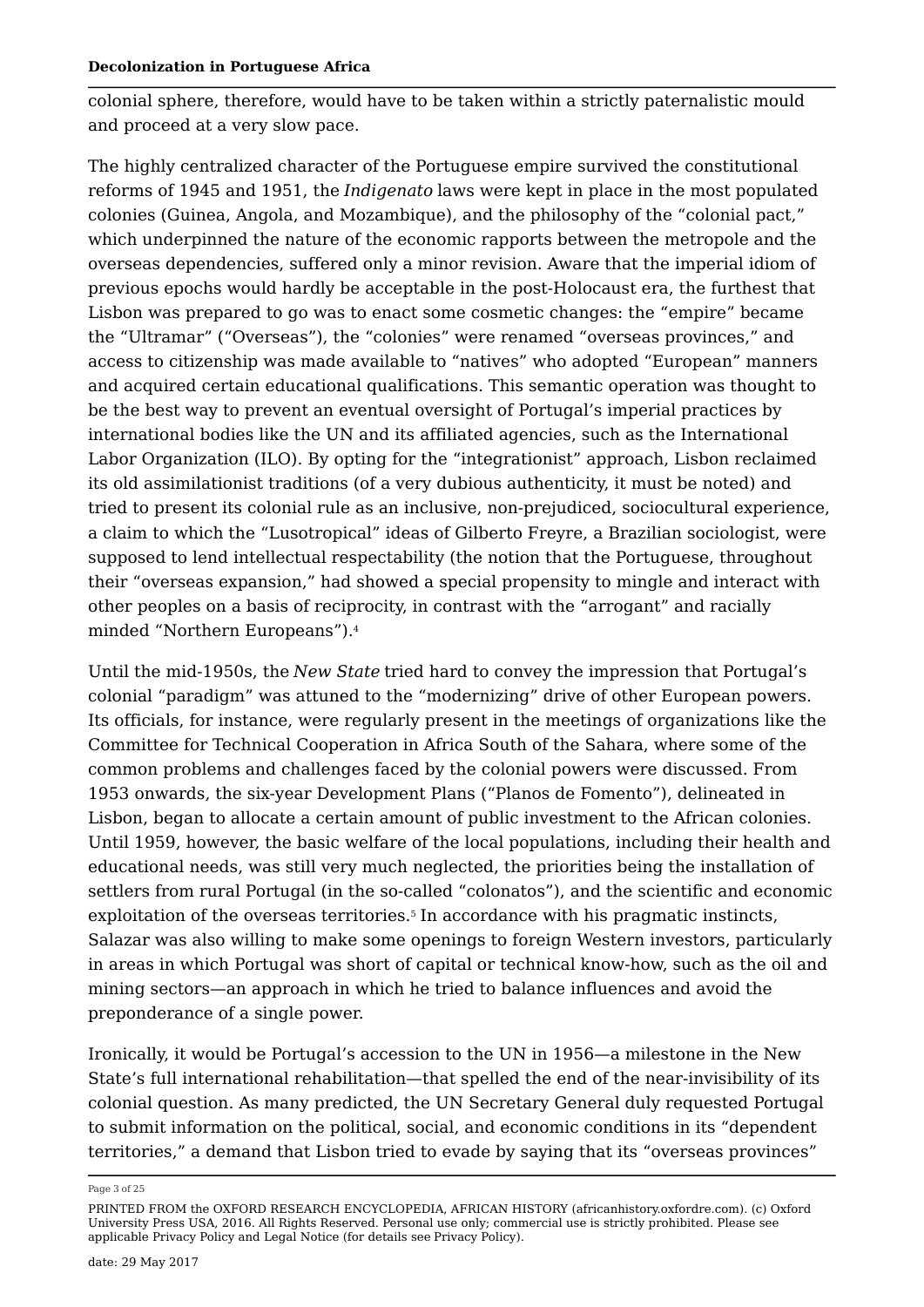did not qualify as such—they were all part of "Greater Portugal," governed by the same laws of the metropole. Thus began a protracted diplomatic battle between Lisbon and the anti-colonial coalition at the UN, which was poised to become the main forum for the denunciation of Portugal's imperial "obstinacy" and its "unholy alliances" with the supremacist regimes of Southern Africa.  $6\,$ 

The colonialist regime in Lisbon was also becoming more exposed to criticism in the imperial "peripheries." Even if some of the conditions congenial to the emergence of mass political movements (a developed urban context, diffusion of literacy, a measure of public freedoms) were largely absent from most of the Portuguese colonies, nationalist sentiments did begin to be articulated from the end of the 1940s. In Angola, the embryo of a nationalist intelligentsia can be said to have been formed in the late nineteenth century, partly as a reaction to the assertion of cruder forms of racism that accompanied the installation of a comprehensive colonial apparatus. This led to the degrading of the social status of a petty African bourgeoisie, the historical mediators between the Portuguese authorities and the populations of the hinterland, a class that until then had occupied important positions in the bureaucracy, army, and the Church in Angola. Members of this group (also with some counterparts in colonies like Cape Verde, São Tomé, and Mozambique), though, were still able to retain a measure of social prestige thanks to educational opportunities, including university attendance in the metropole. In the post-war years, some of them would engage in political militancy in front organizations of the Portuguese Communist Party (PCP), or even in the Party itself, a formative experience that left deep traces in their world views, political culture, and leadership style, even if in the mid-1950s there were signs of unease between their nationalist aspirations and the relatively cautious colonial stance of the PCP (a tension diffused after the Communists finally committed themselves with the goal of independence for the colonies in 1957, following Moscow's new approach toward the "liberation struggles" in the Third World). 7

After 1956, several competing organizations of African nationalists emerged in Guinea, Angola, and Mozambique, or among workers living in neighboring territories such as Tanganyika, Northern Rhodesia, and Nyasaland. Even if such typologies fail to capture the nuances of a more complex reality, Patrick Chabal's categorization of those movements as "modernizers" (those more attuned to the political vision of the Marxist left), "traditionalists" (those who claimed a greater affinity to "existing or imagined African social-political realities"), and "ethno-nationalists" (those who focused almost exclusively on the advancement of ethnic interests), remains a useful framework for analysis.8 By the end of the decade, developments across Africa gave an important stimulus to these anti-colonial activists, some of whom were gathering support from newly independent African countries, and other international sponsors, from both sides of the Cold War divide. Police infiltration and repression, though, acted as a brake on their activities. After 1957, Polícia Internacional de Defesa do Estado (PIDE), the New State's secret police, opened branches in all the colonies and quickly established an effective

Page 4 of 25

PRINTED FROM the OXFORD RESEARCH ENCYCLOPEDIA, AFRICAN HISTORY (africanhistory.oxfordre.com). (c) Oxford University Press USA, 2016. All Rights Reserved. Personal use only; commercial use is strictly prohibited. Please see applicable Privacy Policy and Legal Notice (for details see Privacy Policy).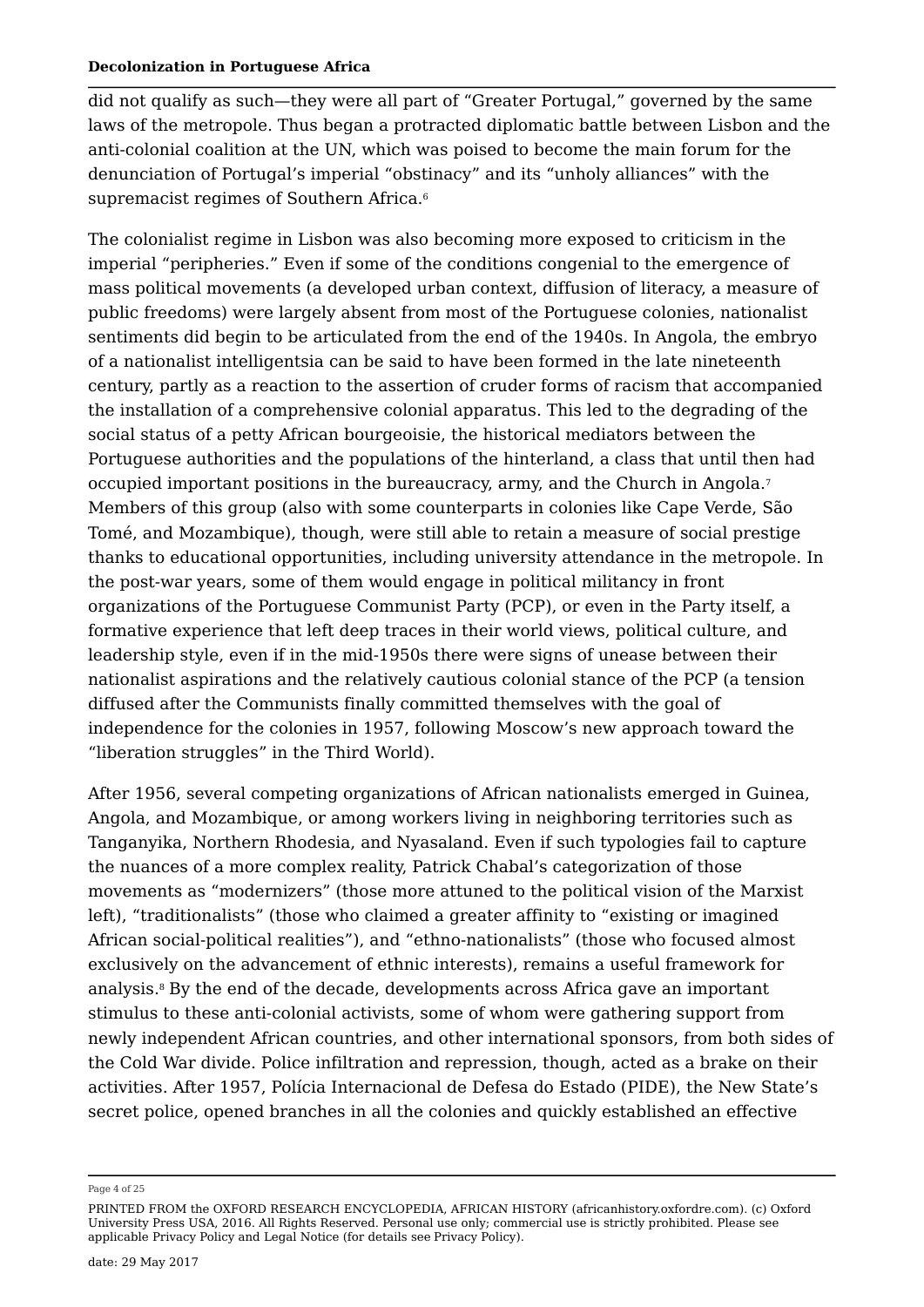surveillance apparatus that limited the chances of organized forms of resistance or political agitation in the urban contexts of Portuguese Africa. 9

# **The Independence Wars and Portugal's Resilience**

For Portugal's colonialist regime, the 1960s started with a perfect storm of unsettling events. A series of domestic crises in the metropole (from a failed military putsch in April 1961 to a major student crisis in the following year) showed that the New State could no longer take for granted the support of key social groups, particularly the armed forces. The socialization of a number of officers in NATO circles had made some of them question the wisdom of the die-hard imperial policies of Salazar, not least because such a stance threatened to alienate the support of Portugal's main ally, the United States. These "modernizing" officers, many of them holding high positions in the Ministry of Defence, were also fearful of the country's lack of preparedness for dealing with multiple emergencies in its vast and scattered empire. In December 1961, their worst fears were vindicated when the poorly equipped Portuguese contingent in Goa, Damão, and Diu was incapable of mounting even a symbolic resistance against the military onslaught of the Indian Union—in part because Salazar's government had made the choice of concentrating the country's scarce military resources in Africa.

The decision to readjust Portugal's imperial defense strategy to the prospect of nationalist insurgencies in Africa did not prevent the outbreak of a series of uprisings in Angola at the beginning of 1961. Even though early warnings had been issued by local officials, the authorities underestimated the resentments against the harshness of the colonial exploitation, particularly in the sphere of labor relations, and the galvanizing effect of the Belgian Congo independence. The peasants' rebellion in the cotton-growing region of Malange (the Baixa do Cassange revolt of January, brutally repressed by the Portuguese security forces, with the use of airplanes and napalm), the 4th of February attempt to release the political detainees from the military prisons in Luanda (followed by police and white vigilante retaliations against the African neighborhoods of the capital), and the UPA's (União dos Povos de Angola) attacks against settler's farms in the northeastern districts forced Salazar to mobilize unprecedented military means to "pacify" the colony. 10

Page 5 of 25

PRINTED FROM the OXFORD RESEARCH ENCYCLOPEDIA, AFRICAN HISTORY (africanhistory.oxfordre.com). (c) Oxford University Press USA, 2016. All Rights Reserved. Personal use only; commercial use is strictly prohibited. Please see applicable Privacy Policy and Legal Notice (for details see Privacy Policy).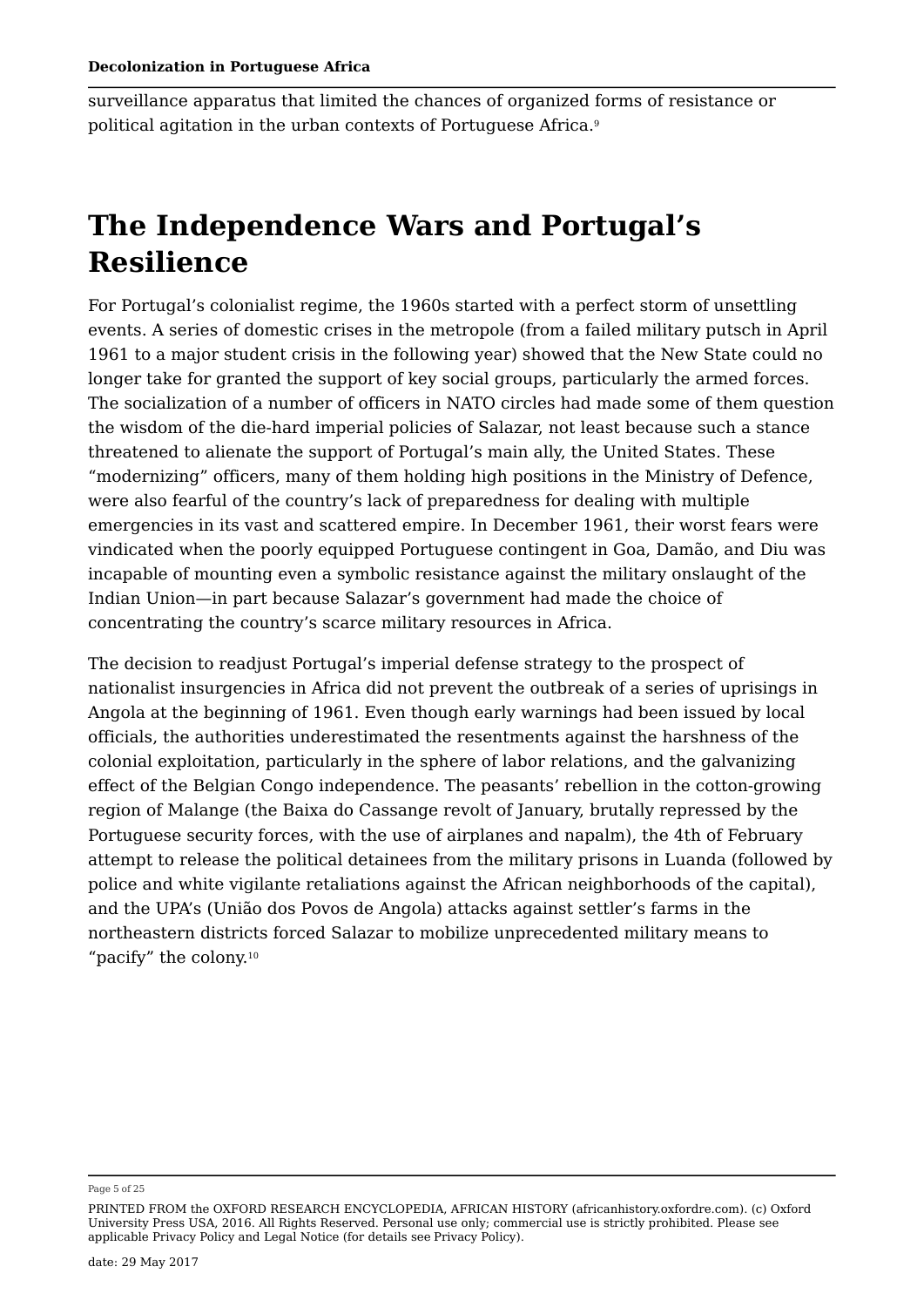

*Click to view larger*

*Figure 1.* Portuguese colonial troops at the Cais da Rocha do Conde de Óbidos, Lisbon, unspecified date.

Courtesy of Fundação Mário Soares.

In a rapidly changing international environment, Portugal was also facing pressures of another sort. At the UN, the newly installed Kennedy administration of the United States signaled its disagreements with Lisbon's hard-line policies by voting in favor of two Security Council resolutions which urged its ally to introduce reforms to fulfill the requests of the

"anti-colonial" declarations approved by the UN's General Assembly of December 1960. The outcry provoked by the heavy-handed Portuguese response in Angola also led the United States and the United Kingdom to adopt embargoes which, in theory, prevented NATO's military equipment being used in the Portuguese colonies, adding yet another element of tension to the strained relationship between Lisbon and its allies. But even if the external circumstances seemed averse to the kind of unreconstructed imperialism personified by Salazar, the fact was that by the end of 1961 his regime had managed to control the emergency in Angola and strengthen its domestic position. The challenge of African nationalism had the effect of accelerating the "developmental drive" set in motion in the previous decade, now accompanied by some symbolic, but nonetheless relevant, political changes. The most significant of these was the abolition of the *Indigenato* system and the granting of "full citizenship" to all the empire's subjects, thus ending the legal cover for the persistence of "contract" (i.e., forced) labor in plantations, mines, and public works in the Portuguese territories. Even if the reform was full of caveats (the duality of legal statutes would be kept in place on account of the so-called "regedorias system," and the organization of the former "indígenas" in neighboring councils run by "traditional" chiefs), its social consequences should not be underestimated, since it stimulated the creation of new labor markets in the fast- growing urban centers of Angola and Mozambique.<sup>11</sup> 11

Emulating other counter-insurgency approaches, from the British in Malaya to the French in Algeria and the Americans in Vietnam, the Portuguese were also keen to adopt policies aimed at winning over the "hearts and minds" of the African populations. As in other contexts, this strategy was inseparable from objectives of "population control," since most of the "social services" (housing, medical care, and education) provided to the native population would, preferably, take place in "aldeamentos" ("protected villages") and "colonatos" (settlements, a number of them of racially mixed), under the close watch of the security forces, white settlers, and rural militias. 12

Page 6 of 25

PRINTED FROM the OXFORD RESEARCH ENCYCLOPEDIA, AFRICAN HISTORY (africanhistory.oxfordre.com). (c) Oxford University Press USA, 2016. All Rights Reserved. Personal use only; commercial use is strictly prohibited. Please see applicable Privacy Policy and Legal Notice (for details see Privacy Policy).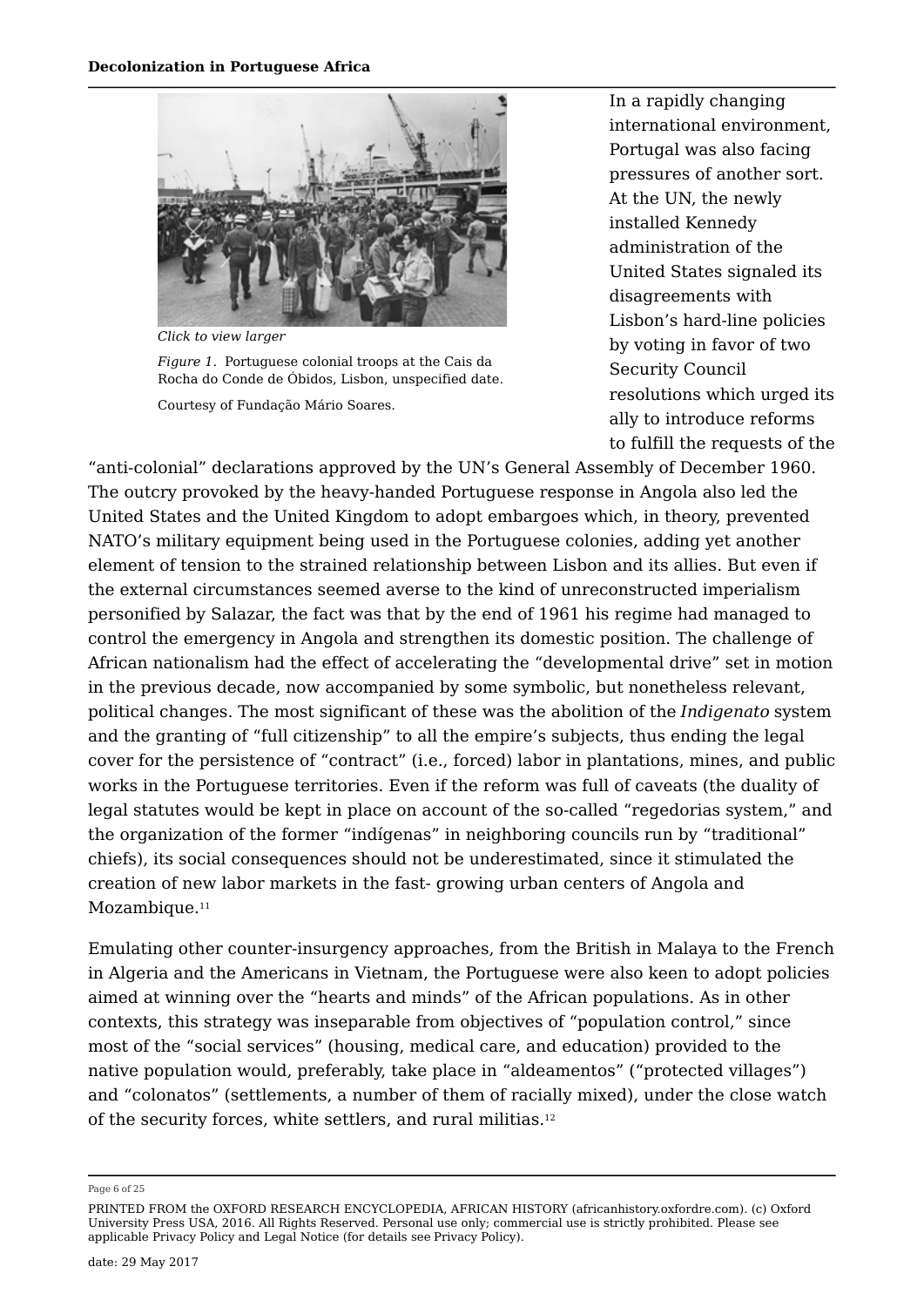In the following years, new insurrections would erupt in two other Portuguese colonies. In Guinea-Bissau, the Partido Africano da Independência da Guiné Bissau e Cabo Verde (PAIGC), led by the mestizo Amílcar Cabral, launched an insurgency (1963) that turned out to be the most challenging of all the decolonization conflicts in which the Portuguese were involved, with their armed forces coming near a Dien Bien Phu-type of debacle in 1973–1974. In Mozambique, the Frente Revolucionária de Libertação de Moçambique (FRELIMO), a movement that tried to bring together the colony's main ethnic groups under a nation-building agenda of "progressive" and "socialist" contours, led by Eduardo Mondlane, a Mozambican who attended college in the United States, opened a new front of hostilities in 1964. Although the predominance of southern "assimilados" in the political structures of the movement gave rise to some internal tensions, FRELIMO proved to be a capable fighting force in the northern districts of Mozambique and, like Guinea's PAIGC, was able to attain a measure of international clout by publicizing their "liberated areas" through the use of modern media and the help of Western supporters.



*Click to view larger*

*Figure 2.* Second Conference of the Nationalist Organisations of the Portuguese Colonies, Dar es Salaam, October 1965. From left to right: Amália Fonseca, Amílcar Cabral, unidentified person, Eduardo Mondlane, Agostinho Neto, Marcelino dos Santos.

Courtesy of Fundação Mário Soares.

With the benefit of hindsight, it is possible to argue that the burden of waging a three-front counter-insurgency conflict was simply too heavy for Portugal, the most backward Western European economy of the 1960s and 1970s. Even though such conflicts were of a "low-intensity" character, they still represented a huge challenge for a country that was witnessing a considerable drain of its male population on account of a surge in

emigration (it is estimated that one million Portuguese left for Western Europe between the early 1960s and 1974), and was pressed to modernize its economic infrastructure and social services (in 1970, 45 percent of its budget was allocated to "national defense"). At the end of the conflict, in 1974, Portugal, a country of approximately 8.7 million inhabitants, was mobilizing 217,000 men, 69 percent (149,000) of them deployed in the colonies—a percentage of its population only surpassed by the two Vietnams and Israel. 13

And yet, until the early months of 1974—already a decade since the dismantling of European colonial rule across most of the continent—few observers were ready to predict an imminent demise of Portugal's African empire. Even if the military situation was fast deteriorating in Guinea-Bissau, the Portuguese were still able to control the main urban

Page 7 of 25

PRINTED FROM the OXFORD RESEARCH ENCYCLOPEDIA, AFRICAN HISTORY (africanhistory.oxfordre.com). (c) Oxford University Press USA, 2016. All Rights Reserved. Personal use only; commercial use is strictly prohibited. Please see applicable Privacy Policy and Legal Notice (for details see Privacy Policy).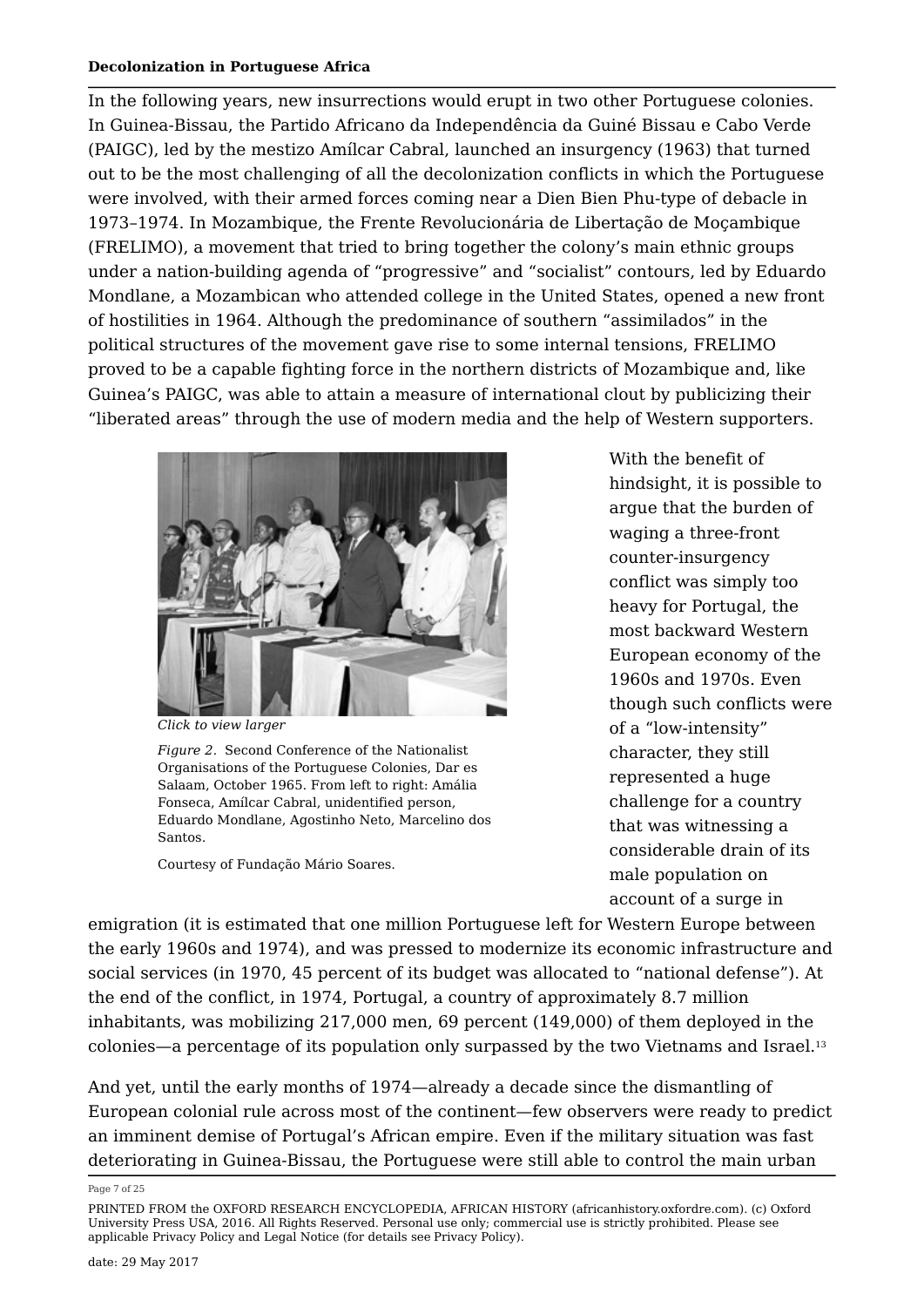centers against an enemy that lacked armored vehicles or air power. In Mozambique, FRELIMO was indeed able to exploit some of the pitfalls of Portugal's counterinsurgency approach to take its activities from the Maconde plateau, in Cabo Delgado, to the central areas of the territory (including the Tete region, where the Portuguese were building the huge Cahora Bassa dam, at the mouth of the Zambezi River), but it never came close to capturing a major town or destabilizing the economic life of the colony. $^{14}$  The strategic balance in Angola, though, was considerably more favorable to Portugal. Here, the white settler population (280,000 inhabitants) comprised 5.1 percent of the total population in 1970 (it would rise to 335,000 in 1974), operating within an economy that had been experiencing a veritable boom since the late 1960s (the so-called "Angolan miracle"), pulled by dynamic sectors such as the oil and mining industries, coffee, cattle, and a number of light industries. This economic surge greatly encouraged the Portuguese to fight hard to retain their "crown jewel," an effort that was much facilitated by the intractable divisions among Angolan nationalists, who were split between the "modernizers" of the Movimento Popular de Libertação de Angola (MPLA) and the "traditionalists" of the Frente Nacional da Libertação de Angola (FNLA) and the União Nacional para a Independência Total de Angola (UNITA). By the early 1970s, it could be said that Portuguese propaganda was not far from the truth when it claimed that the territory was largely "pacified. " Apart from small pockets of guerrilla activity in places like Cabinda or the Eastern districts, Angolan independence groups spent more time fighting each other rather than the Portuguese, with some of them, like Jonas Savimbi's UNITA, forging secret pacts with the Portuguese military. 15

Significantly, Portugal was also able to alleviate the recruitment pressure on its metropolitan population by incorporating a growing percentage of Africans in its armed forces in all three territories: by 1973, in Guinea, they totaled approximately 6,425 (against 7,000 guerrillas), and in Angola they were 27,800 (against 10–15,000 guerrillas), whereas in Mozambique they numbered 27,500 (against 9–11,000 guerrillas), but these figures do not include all the "irregular" or "auxiliary" African troops that were employed alongside the regular army (and may well inflate the number of the nationalist guerrillas). 16

## **The Absence of an Exit Strategy**

Nevertheless, by the late 1960s, the notion that Portugal's future was hostage to a solution to its imperial stalemate became the fundamental political issue in the country, particularly after Marcelo Caetano took office in September 1968, following Salazar's physical incapacitation. Perceived as a modernizing reformist, Caetano was in fact an old New-State insider, with a long record of contributions to the building of the corporatist apparatus, and active participation in key areas of government (including the colonial portfolio, which he held from 1944 to 1947), even if he cultivated the image of a more "flexible" political operator. Some of his supporters were pro-European young

Page 8 of 25

PRINTED FROM the OXFORD RESEARCH ENCYCLOPEDIA, AFRICAN HISTORY (africanhistory.oxfordre.com). (c) Oxford University Press USA, 2016. All Rights Reserved. Personal use only; commercial use is strictly prohibited. Please see applicable Privacy Policy and Legal Notice (for details see Privacy Policy).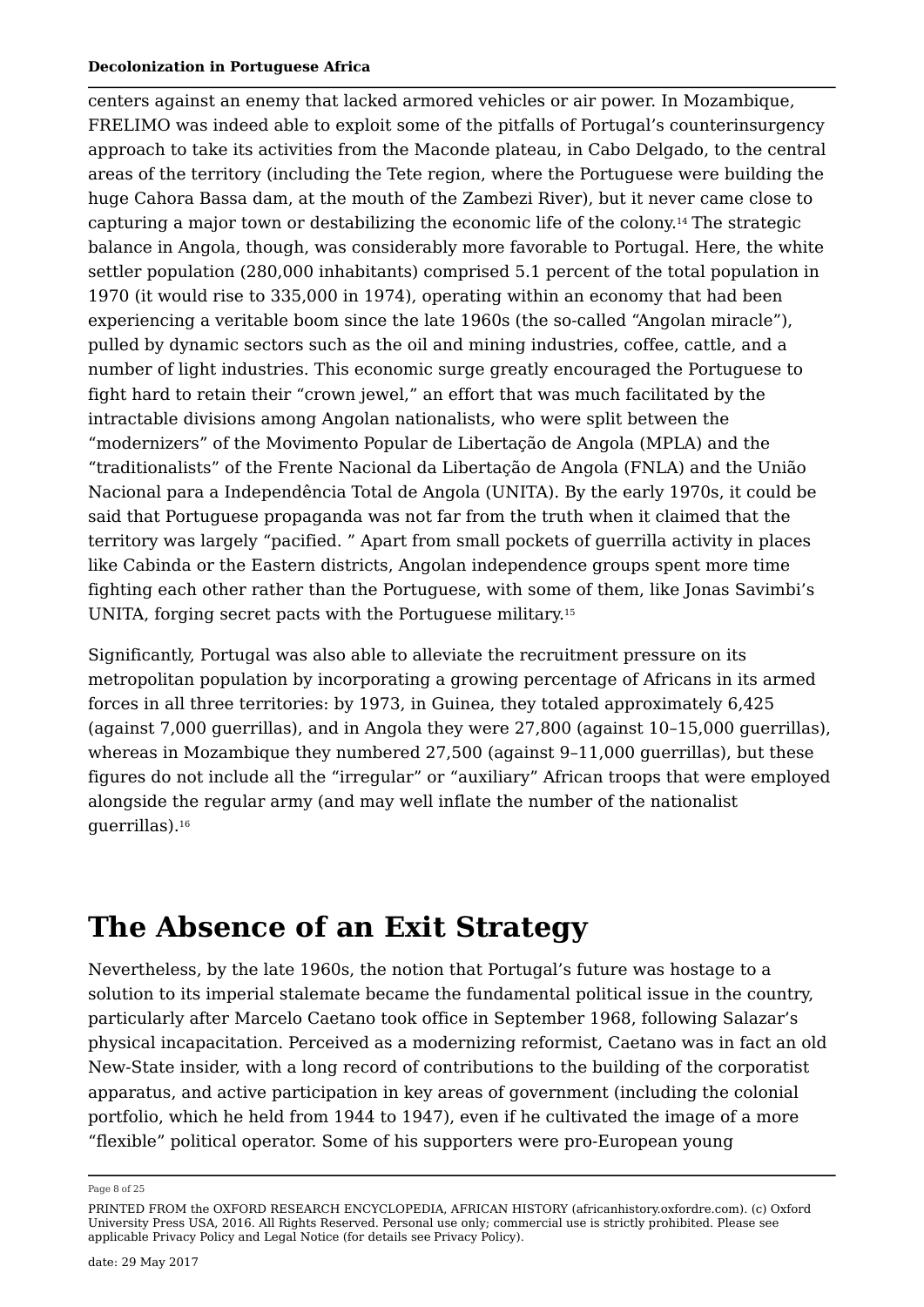technocrats who viewed the enlargement of the European Economic Community (EEC) in 1973 as an opportunity for Portugal to redefine its options and start planning for a postimperial role. Since the late 1960s, foreign trade statistics had highlighted the growing importance of the Western European partners (those in the EEC and the European Free Trade Association, or EFTA) for Portugal's economy, in contrast with the diminishing relevance of the imperial connections.17 Even if the "pro-European" views had to be presented sotto voce, they were now becoming increasingly popular among the more outward-looking sectors of Portugal's economic elites, including the oligopolies that no longer considered the protectionist colonial policies of the New State as critically important to their interests. Access to European markets and financial centers was now seen as more significant to their international strategies than the "Portuguese Economic Space," the scheme launched in the early 1960s which aimed at deepening the relations between the metropole and the overseas territories. Although some of these economic groups had extensive investments in Africa, they appear to have favored a "neocolonial" approach that safeguarded their interests and influence.18 After all, this seemed to have been tried with a measure of success by other former colonial powers in Africa (particularly by France) and was the basic idea behind American diplomatic approaches to Salazar in the early years of the colonial wars. The most significant of these was the one carried out in 1963 by a high-profile Kennedy emissary, George Ball, who presented the Portuguese with a plan for a ten-year disengagement from Africa, financially sponsored by international institutions, which would allow them to train "trustworthy" local elites to assume control upon Portugal's departure. As on other occasions, Salazar declined the offer, arguing that such schemes would not serve his country's interests— Portugal, he confided to one of his collaborators, the hard-line minister Franco Nogueira, could not decolonize because it was too poor to neocolonize.<sup>19</sup> Therefore, relinquishing its political control could have fatal consequences for its long-term prospects in the colonies; the only sensible option, according to Salazar, was to soldier on and expect that the pace of economic development would gradually demoralize its enemies. Although less pressed by Portugal's Western allies—his six-years tenure (1968–1974) would coincide with Nixon's presidency and the latter's extremely benevolent stance toward the white regimes in Southern Africa—Caetano was not sure that he could indefinitely postpone political changes in the empire. In 1971–1972, a constitutional reform introduced a measure of decentralization in the imperial structures and, symbolically, Angola and Mozambique were rebranded as "states." But otherwise, this was seen as a largely cosmetic operation, which fell short of making a decisive gesture toward selfdetermination. The "veto-players" of Portuguese politics—the hawkish elements of the armed forces and their allies in the security apparatus and pro-empire business circles successfully prevented Caetano from exploring a bolder approach to the colonial stalemate. 20

Page 9 of 25

PRINTED FROM the OXFORD RESEARCH ENCYCLOPEDIA, AFRICAN HISTORY (africanhistory.oxfordre.com). (c) Oxford University Press USA, 2016. All Rights Reserved. Personal use only; commercial use is strictly prohibited. Please see applicable Privacy Policy and Legal Notice (for details see Privacy Policy).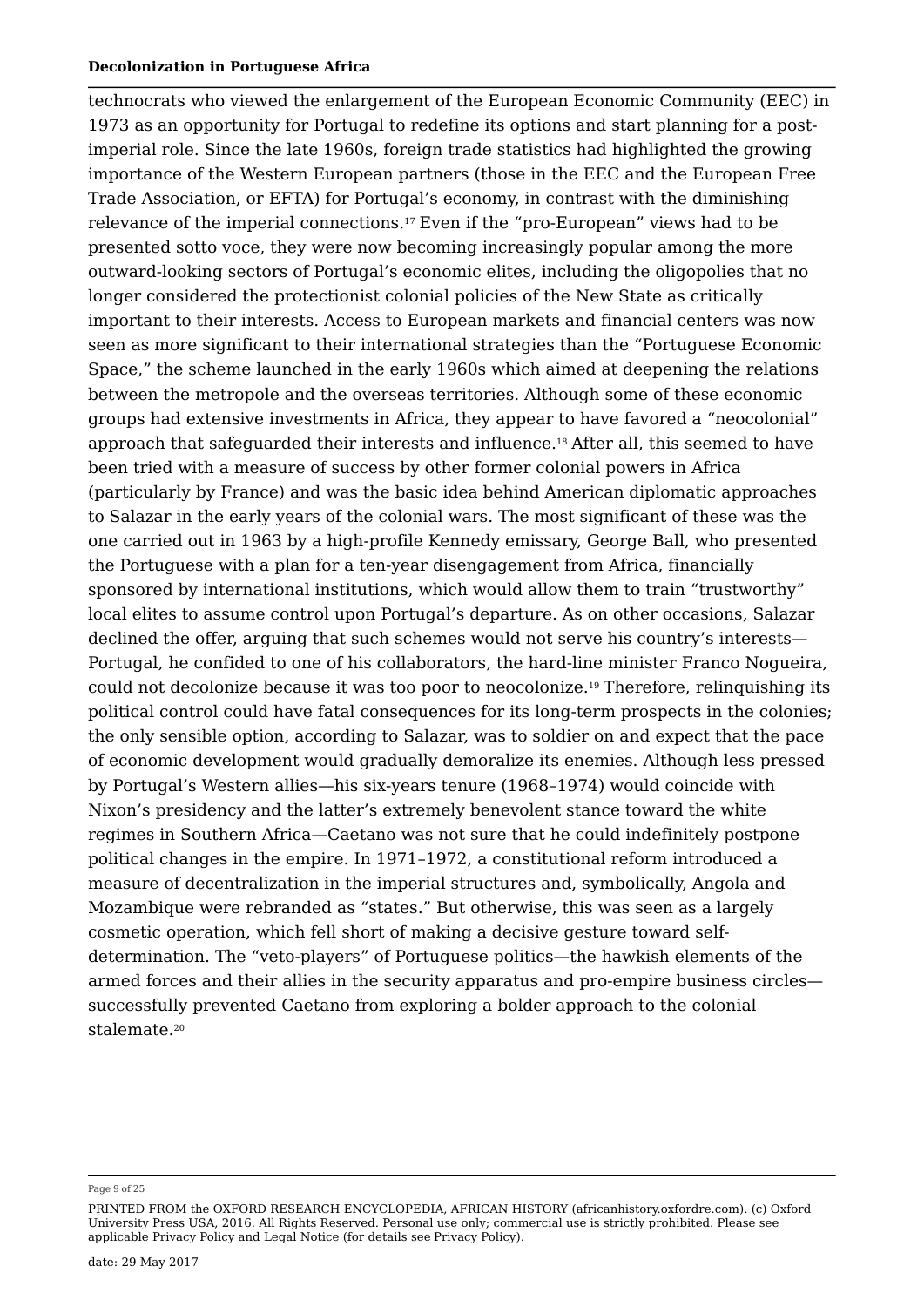

*Click to view larger Figure 3.* General António de Spínola holding a Press Conference, January 21, 1974. Courtesy of Fundação Mário Soares.

Ironically, the last attempt to regain the initiative, from a pro-empire point of view, would belong to a high-profile officer, general António de Spínola, who had tried to salvage Portugal's position in Guinea-Bissau during his mandate as governor (1968–1973), initially through an aggressive "hearts and minds" campaign, and then by exploring a dialogue with the PAIGC with the mediation of Senegal's president, Léopold Senghor. In February

1974, Spínola authored a book, *Portugal e o Futuro*, that advanced a "solution" for the country's colonial conundrum: the recognition of the overseas provinces' right to selfdetermination through "democratic consultations" that would allow the populations to express their desire to become independent, or remain attached to the metropole, via the creation of a Portuguese-speaking community. To a large extent, this scheme was remarkably close to the one drawn up by Marcelo Caetano himself, in 1962, when he was enjoying a sabbatical from ministerial politics, but he would later dismiss it as "unrealistic." Like other Western statesmen during the Cold War, Caetano had also become mesmerized by the "domino theory," which tended to view communism and nationalism as two sides of the same coin, and he was therefore reluctant to make a meaningful gesture toward the internationally accepted concept of self-determination. In the early months of 1974, PAIGC's bold diplomatic maneuver—the request for the recognition of its "state" proclaimed in the "liberated area" of Madina do Boé—had already secured an impressive number of votes at the UN—an event that, together with its own military achievements, would help to undermine Portugal's pretensions of administering a cross-continental empire, from "Minho to Timor." 21

# **Transfers of Powers and Civil Wars**

Although Spínola emerged from the coup d'État of April 25, 1974 as the face of the "National Salvation Junta," which was supposed to steer the country toward democratic elections, it did not take long for him to realize that his plans for decolonization through referenda were not welcomed by the junior officers who were the real force behind the

Page 10 of 25

PRINTED FROM the OXFORD RESEARCH ENCYCLOPEDIA, AFRICAN HISTORY (africanhistory.oxfordre.com). (c) Oxford University Press USA, 2016. All Rights Reserved. Personal use only; commercial use is strictly prohibited. Please see applicable Privacy Policy and Legal Notice (for details see Privacy Policy).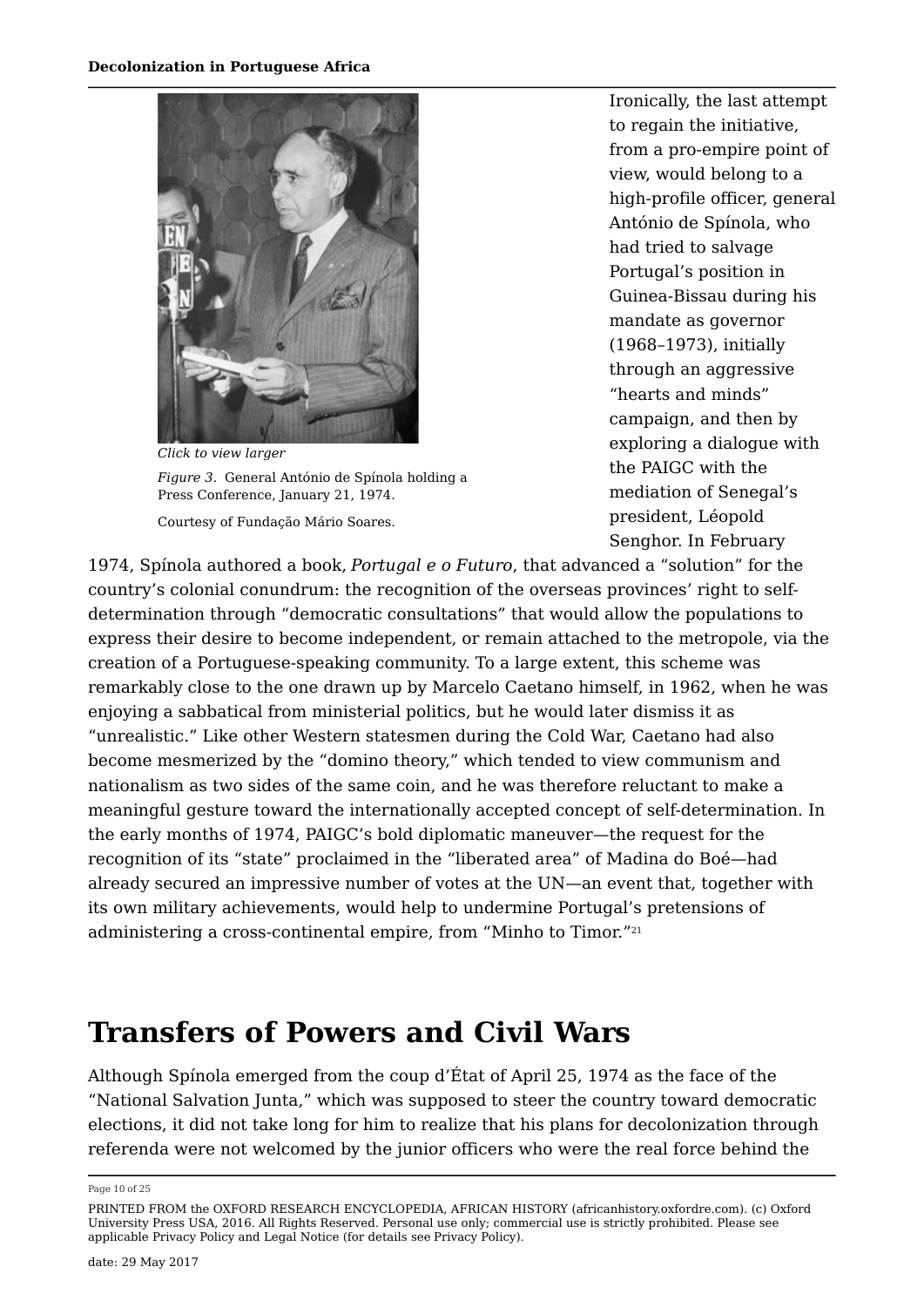movement that toppled Caetano's dictatorship.<sup>22</sup> The demise of Spníola's plan was a product of the tactical convergence between the captains and majors who controlled the Armed Forces Movement (MFA in its Portuguese acronym), both in the metropole and in the colonies, and the leaders of the African guerrillas: they were both uncompromisingly hostile to any solution that did not contemplate direct negotiations leading to a transfer of power agreement, followed by a proclamation of independence. With a more realistic appreciation of the balance of forces on the ground, the junior officers of the MFA had in the meantime developed a strong empathy for the claims of the nationalist movements, particularly those of a Marxist persuasion. To this must be added the lack of enthusiasm for Spinola's ersatz empire in the international sphere. The Organization of African Unity (OUA) showed its outright disapproval of such a project, deeming it contrary to the spirit of the anti-colonial declarations of the UN, while the liberation movements and their supporters denounced it as a "neocolonial" cabal put forward by a man who had been one of Portugal's most notorious imperial proconsuls. But even among Portugal's Western allies (the United States included), the response was lukewarm, to say the least. If France under De Gaulle had failed to lure its African colonies into an equivalent project in 1960 (the French Community), it seemed unlikely that a weaker power like Portugal, in a context of greater enthusiasm for a "revolutionary" approach to decolonization, would be able to pull off such a scheme. The overarching international consensus pointed to the solution favored by the MFA and the liberation movements: direct negotiations of the metropolitan government with "valid interlocutors" to sort out the practical arrangements for an orderly transfer of power, legitimized (or not) by democratic procedures. For a while, Spínola tried to use his domestic prestige to retain the initiative, instructing his envoys to drive a hard bargain with the African nationalists. But events soon proved that his approach rested on very shaky foundations. On the one hand, his authority over the local contingents of the Portuguese armed forces was weak: whenever the talks reached an impasse, the powerful MFA assemblies in Guinea, Angola, and Mozambique lost no time in issuing ultimatums to Lisbon demanding a speedy conclusion of the negotiations and the recognition of the territories' right to full independence. On the other hand, Spínola also came to realize that he could not depend on local coalitions of "third force" parties (i.e., African politicians not aligned with the liberation movements) and organizations of white settlers. The swiftness of Spinola's debacle owed a lot to this latter factor—Portugal's colons were in a much weaker position than their counterparts in other places (Algeria or Rhodesia), in that their marginalization from key posts in the military and administrative apparatus deprived them of real political experience. Whenever they tried to make their voice heard during the transition period, their interventions were characterized by a mix of amateurism and recklessness (most notably in Mozambique, where they tried to stage a counter-coup to cancel the agreement reached between the metropolitan government and FRELIMO on September 7, 1974), a fact that helped to strengthen the hand of the MFA and the liberation movements.

Page 11 of 25

PRINTED FROM the OXFORD RESEARCH ENCYCLOPEDIA, AFRICAN HISTORY (africanhistory.oxfordre.com). (c) Oxford University Press USA, 2016. All Rights Reserved. Personal use only; commercial use is strictly prohibited. Please see applicable Privacy Policy and Legal Notice (for details see Privacy Policy).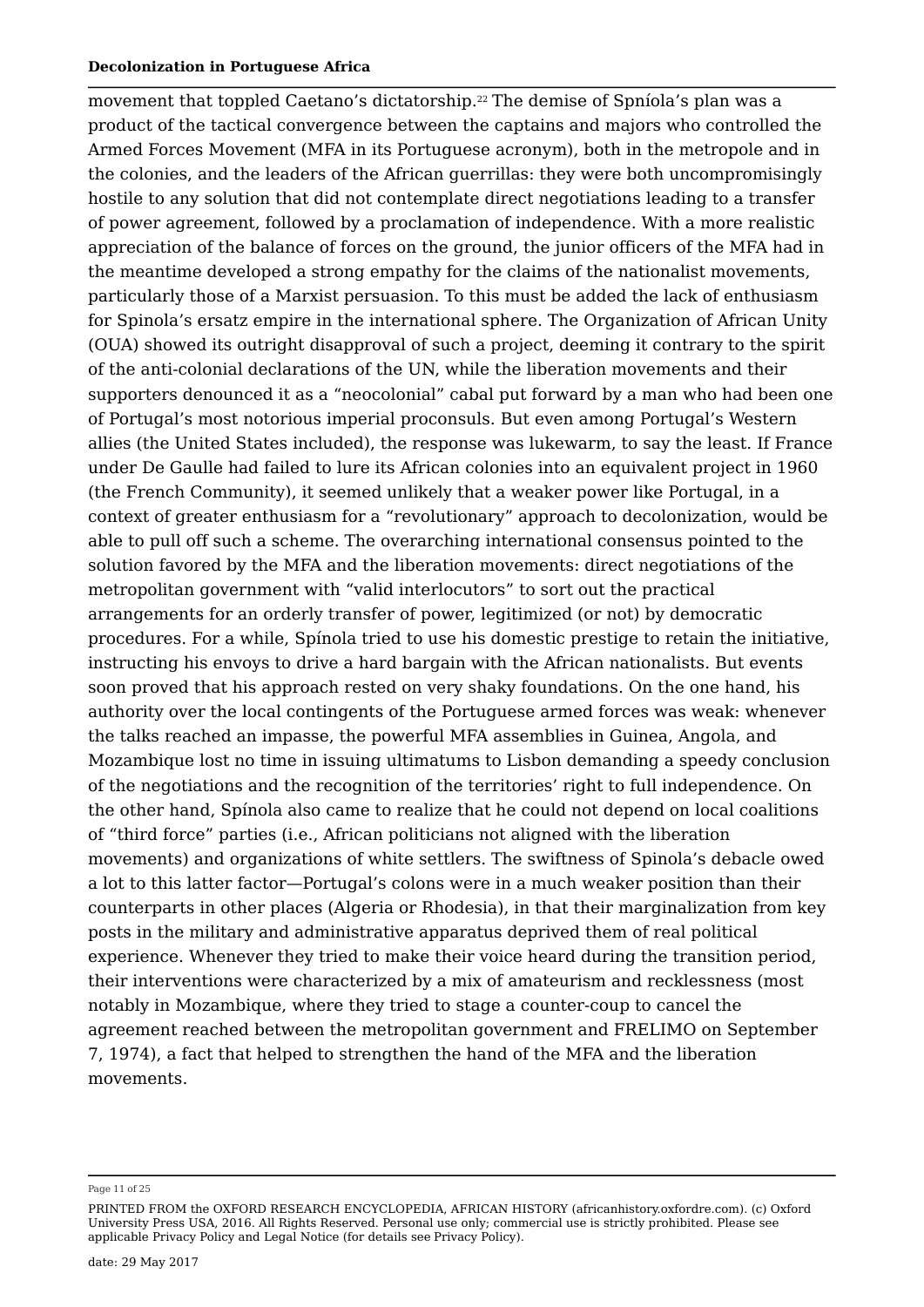The endgame for Spínola happened in the final days of July 1974, when he was finally forced to promulgate a constitutional law (7/74) that recognized the overseas provinces' right to self-determination, "with all its consequences, including independence." This cleared the way for the celebration of agreements between the representatives of the liberation movements in Guinea and Mozambique, as well as with the party in São Tomé and Príncipe, which the OUA and the UN had recognized as a "legitimate" interlocutor for a negotiated settlement, the Movimento de Libertação de São Tomé and Príncipe (MLSTP). In a last -ditch effort to retain Portugal's influence in Angola, and bearing in mind the rivalries among the local nationalists, Spínola would still try to find support for a "global plan" for the territory's decolonization, to take place in three years, under the supervision of a "provisional coalition government," in which the white settlers would be represented and allowed to take part in the democratic consultations. But, once again, this eleventh-hour attempt to salvage Portugal's influence in its "crown jewel" collapsed in the face of the consistent opposition of one of the main Angolan liberation movements (MPLA) and its allies in Portugal and in the international arena. 23

The independence agreements signed between August 1974 and January 1975 followed a relatively similar script. Portugal accepted that its former colonies would be fully sovereign states, ruled by constitutional provisions defined by their own institutions, without any interference from the former metropole. In the cases of Guinea-Bissau and Mozambique, this meant acknowledging the hegemony of PAIGC and FRELIMO, respectively; no mention was made as to how the state institutions of the new countries would be established. In the cases of Cape Verde and São Tomé and Príncipe, where no armed struggle had occurred, and the concept of "revolutionary legitimacy" would be more difficult to apply, it was possible to set out procedures for the election of constitutional assemblies. But the outcome did not diverge from the one achieved in the former territories: the Partido Africano para a Independência de Cabo Verde (PAICV, the sister party of PAIGC) and the MLSTP were assisted by the local MFA committees in dominating the democratic process and laying down the constitutional foundations for one-party states, intolerant of opposition and committed to the "building of socialism" along strict statist lines. In the case of Angola, the already mentioned rivalries among the three main independence movements made the organization of elections, along with the demobilization of their armed wings, the cornerstone of the Alvor accord (January 15, 1975), the only independence agreement signed on Portuguese soil.

In the two territories where the European settlers formed a small, but significant, nucleus of the population—Angola and Mozambique—there would be no provisions for anything resembling a "minority status" (as was the case in other decolonization processes, like the Algerian), but they could, nevertheless, enjoy full citizenship rights upon renouncing their Portuguese nationality. Lisbon's acceptance of Africans who could qualify as Portuguese citizens after the severing of the colonial ties, though, was much more restrictive. In July 1975, a new Nationality Law was enacted to prevent what many feared might be a mass inflow of Africans who would invoke their previous condition of Portuguese citizenship to apply for a Portuguese identity card: the new law determined that only those who could prove a European lineage (up to their grandfathers) would find

Page 12 of 25

PRINTED FROM the OXFORD RESEARCH ENCYCLOPEDIA, AFRICAN HISTORY (africanhistory.oxfordre.com). (c) Oxford University Press USA, 2016. All Rights Reserved. Personal use only; commercial use is strictly prohibited. Please see applicable Privacy Policy and Legal Notice (for details see Privacy Policy).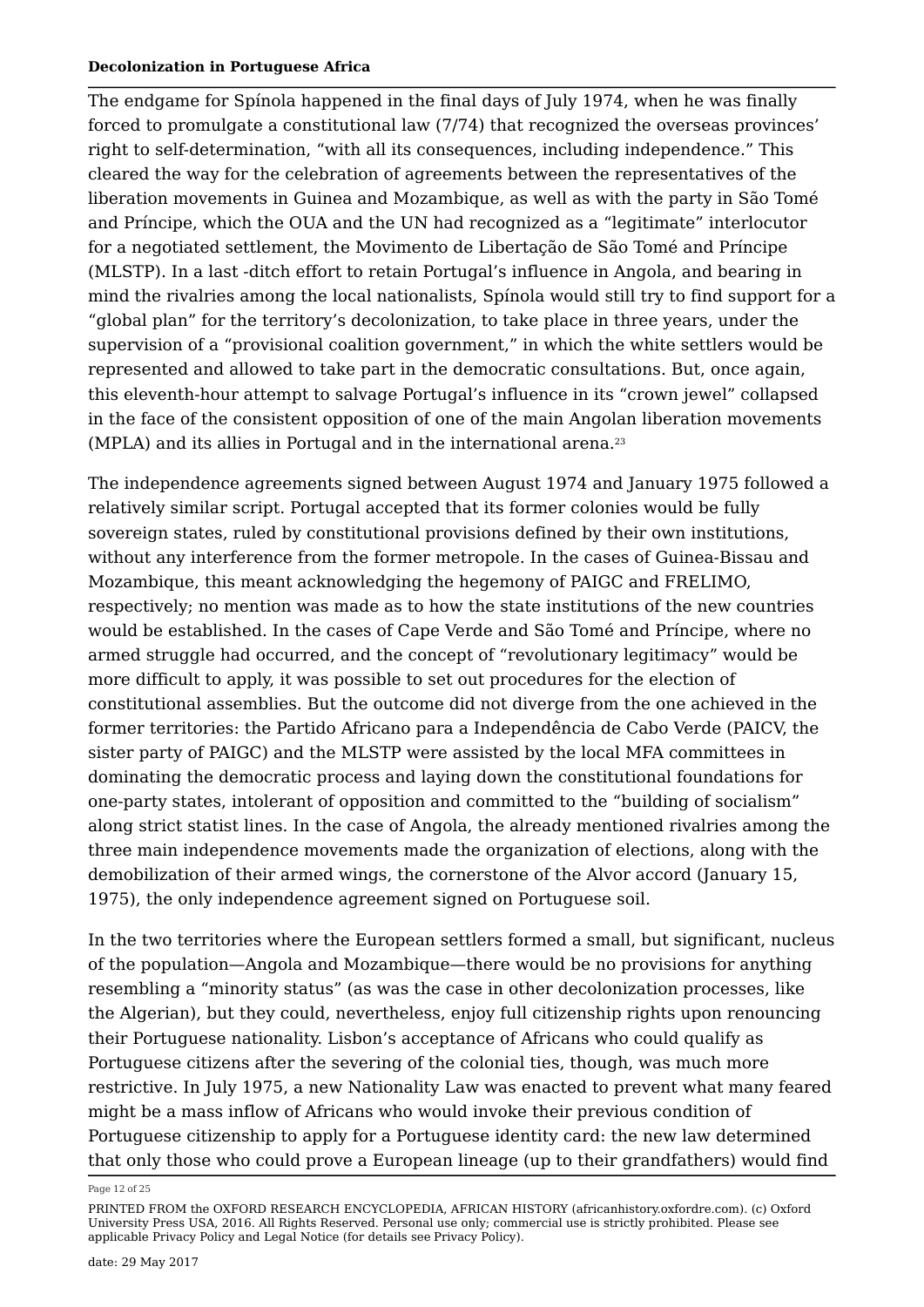themselves in that situation (a very small minority), therefore contributing to a new "racialized" concept of citizenship (again, very much in line with what had happened in France after 1962). 24



*Click to view larger Figure 4.* Independence ceremonies, Praia, Cape Verde, July 5, 1975. Courtesy of Fundação Mário Soares.

In most cases, the independence ceremonies took place in an atmosphere of great optimism, almost euphoria: the points of contact between the utopian projects of the Portuguese left and the new African leaderships seemed to augur a postcolonial relationship free from the pathologies of the "flag independencies" of the 1960s—a kind of

lusotropical avatar with socialist trappings. Amid the festive mood, the expression "exemplary decolonization" was coined by left-wing enthusiasts: Portugal would henceforth resume its role with the former colonies by acting as "bridge builder," a mediator between the new African nations and the rich, industrialized "North," now that the developing countries from the "global South" were attempting to gather support for a "New International Economic Order." 25

# **An Unexceptional Decolonization**

Realities on the ground soon dashed many of these inflated hopes. The dissolution of Portugal's African empire was every bit as brutal and nasty as many other imperial endgames, and the managing of the postcolonial relationships was also fraught with incidents and misunderstandings. In the relatively "controlled" transition in Guinea-Bissau, the familiar "settling of accounts" with former loyalists took the form of summary executions of members of the armed militias that fought alongside the Portuguese, shortly after the departure of the colonial army. In Mozambique, FRELIMO followed a different approach, preferring instead to send former African members of the Portuguese special forces to "rehabilitation camps" erected in some of the most remote parts of the country.<sup>26</sup> Even in Cape Verde, a colony untouched by the violence of war, treatment dispensed to dissidents suspected of having "collaborated" with the colonial regime was harsh, with a number of them imprisoned, for a brief period, in the infamous Tarrafal camp, a former site of detention for African nationalists.<sup>27</sup> Ironically, the countdown to the civil war in Angola prevented a "harki" scenario in the country (i.e., retaliations against

PRINTED FROM the OXFORD RESEARCH ENCYCLOPEDIA, AFRICAN HISTORY (africanhistory.oxfordre.com). (c) Oxford University Press USA, 2016. All Rights Reserved. Personal use only; commercial use is strictly prohibited. Please see applicable Privacy Policy and Legal Notice (for details see Privacy Policy).

Page 13 of 25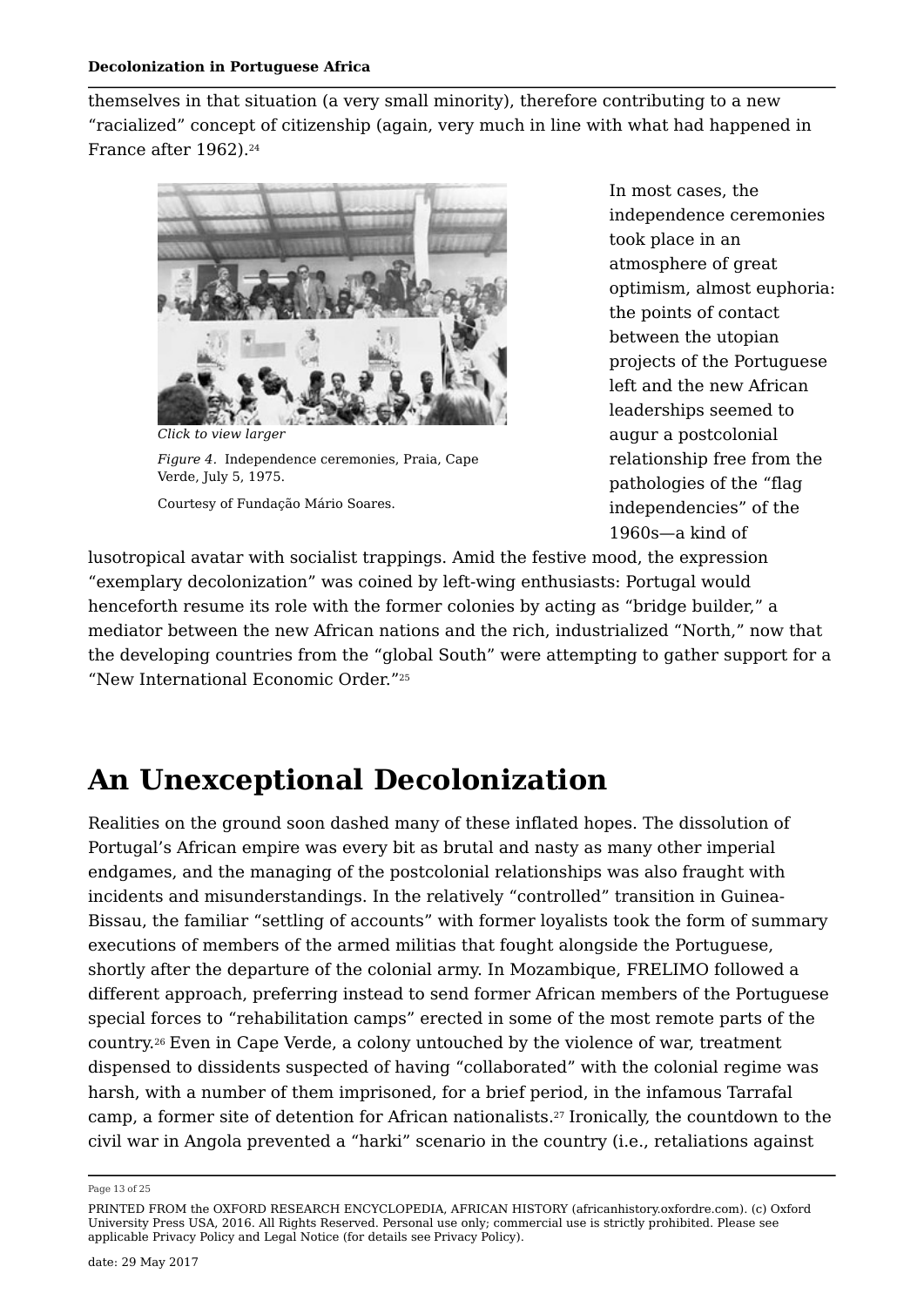former "loyalists"), since the thousands of Angolans (as well as Congolese and Zambians) who had fought as auxiliary troops of the Portuguese up to 1974 soon became fought over by the three liberation movements, and were absorbed by their armed forces shortly after the Alvor agreement. 28

The prospect of a multiracial nation-building process in the settlement colonies of Angola and Mozambique was seriously compromised during the transfer of power period. In the latter territory, the failed counter-coup of the white settlers, on September 7, 1974, was followed by more violent incidents on October 21, thereby hardening Samora Machel's resolution to make a "clean break" with the colonial past and set up a "command economy" which would hardly be appealing to the diminishing European population (in 1976, only 10 percent of the roughly 200,000 inhabitants counted as "Europeans" in 1970 remained in the country). Hard-hit by the severing of the economic ties with Ian Smith's Rhodesia, vulnerable to the destabilization strategies of Salisbury and Pretoria, the fledgling Mozambican state was condemned to rely on the assistance provided by sympathetic states to cope with such adversities.



*Click to view larger*

*Figure 5.* Delegates at the Alvor summit, January, 15, 1975. From left to right: Almeida Santos (Interritorial Minister), Mário Soares (Foreign Affairs Minister), Jonas Savimbi (UNITA), Holden Roberto (FNLA), Costa Gomes (Portuguese President), Agostinho Neto (MPLA) e Rosa Coutinho (High Commissioner for Angola).

Courtesy of Fundação Mário Soares.

In Angola, the road to independence would be even more chaotic, since it was compounded by the ravages of a civil war that erupted a few weeks after the signing of the Alvor accord. The three movements involved were unable to overcome the old suspicions and enmities that stretched back to the colonial era, and the agreement was most likely negotiated in bad faith by their leaders. The two which had the most to lose from a winner-takes-all

electoral outcome, the FNLA and MPLA, had been making preparations for a military showdown since late 1974, and the outbreak of violence in Luanda, in April 1975, was the inevitable consequence of decisions already taken by their respective elites. In the following months, the Portuguese High Commissioner who presided over the quadripartite provisional government (Portugal plus FNLA, MPLA, and UNITA), General Silva Cardoso, was but an impotent bystander to the tragedy which unraveled in the country. The escalation of the conflict was directly related to the interference of powerful external players, turning Angola into a major battleground of the Cold War, right into the late 1980s (in fact, the conflict would only come to an end in 2002, with the elimination of Savimbi by government troops). Enjoying the support of Cuba, the Soviet Union, and

Page 14 of 25

PRINTED FROM the OXFORD RESEARCH ENCYCLOPEDIA, AFRICAN HISTORY (africanhistory.oxfordre.com). (c) Oxford University Press USA, 2016. All Rights Reserved. Personal use only; commercial use is strictly prohibited. Please see applicable Privacy Policy and Legal Notice (for details see Privacy Policy).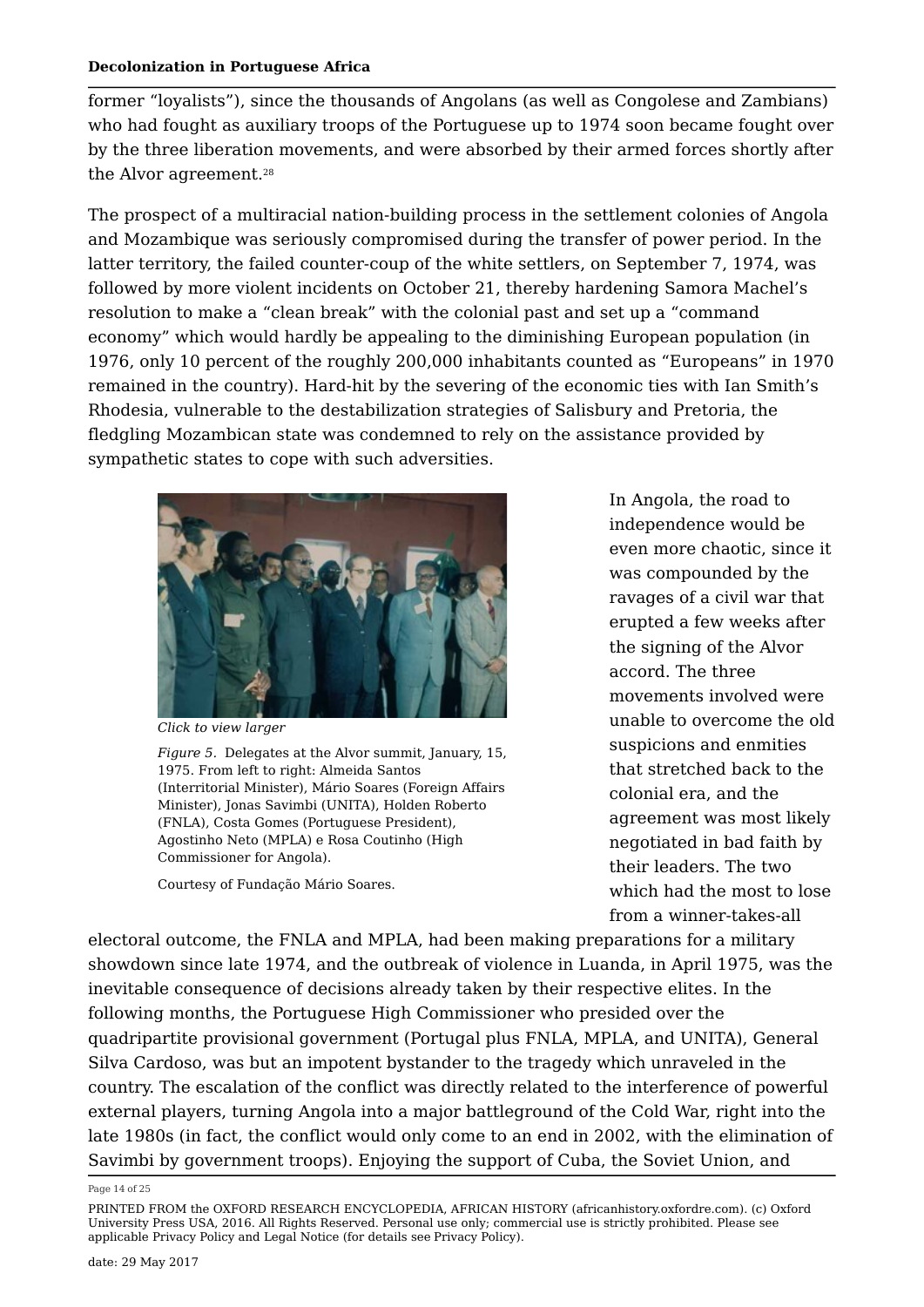several other socialist states, the MPLA eventually gained the upper hand against its rivals, which enjoyed the support of Zaire, the United States, and China (FNLA); and South Africa and the United States (UNITA). On the date set for the independence ceremonies—November 11, 1975—the historic leader of the MPLA, Agostinho Neto, was able to proclaim the birth of the new state in Luanda, few days after a Cuban and Soviet intervention halted the assault mounted, from the north, by Zairian troops and foreign mercenaries, and the southern advance of the armored columns assembled by the South African Defense Force. 29

The uncertainty and devastation brought by the war, and, to a lesser extent, the ambiguous rhetoric of the three Angolan parties concerning the future role of the European population in the new state, either as expatriates or as Angolan nationals, ended up contributing to the latter's mass exodus, either by car (to South Africa), or through a large airlift organized by Portugal with the assistance of several countries. The piling of their belongings in wooden carts, at the Lisbon riverfront, next to the *Padrão dos Descobrimentos* and the Belém Tower, became one of the iconic images of the end of the empire. The short-lived notion of Portugal's "exemplary decolonization" had by now given way to the sober concept of "the possible decolonization" ("a descolonização possível").

Contrary to what many feared, the 550,000 "returnees" ("retornados") from Africa did not become a resentful and radicalized constituency (akin to the Algerian *pied-noirs* in France) in post-authoritarian Portugal. The majority being second-generation settler migrants, they retained strong family and neighborly connections in the metropole. Even if their repatriation occurred against the backdrop of a severe economic recession, the Portuguese authorities were able to provide them with some material assistance and integrate many of those who were colonial public servants into public administration; in the ensuing decades, studies revealed that the bulk of the "retornados" evidenced a willingness to take part in the civic and political life of the country, running for office at the local and national level in the lists of the established parliamentary parties, thus dissipating fears of a political backlash fueled by post-imperial resentment.<sup>30</sup> From the point of view of Portugal's former colonial subjects, the euphoria that accompanied most of the independence ceremonies turned out to be short-lived as well. Expectations of freedom and peace were defrauded not only by the imposition of single-party regimes, committed to "modernization" projects that left the new states at the mercy of the stringent conditions laid down by international creditors in the 1980s, but also by the continuation of civil wars, namely in Angola and Mozambique. In the early twenty-first century, Portuguese society has developed a contradictory memory of the events that precipitated the end of its imperial rule in Africa. Opinion surveys conducted in the 1970s, 1980s, and 1990s, for example, point to a relatively stable judgement among the population. A poll conducted in 1978 revealed that 68 percent of the respondents were in favor of the independence of the colonies, but 59 percent expressed their disagreement with the way the process had been conducted and stated that the disengagement from Africa should have safeguarded "the rights" of the Portuguese nationals. In 1984 there was a very similar response (69 percent favored independence in principle, but 73 percent expressed disapproval of the way it was granted), but in 1994–1995 two inquiries

Page 15 of 25

PRINTED FROM the OXFORD RESEARCH ENCYCLOPEDIA, AFRICAN HISTORY (africanhistory.oxfordre.com). (c) Oxford University Press USA, 2016. All Rights Reserved. Personal use only; commercial use is strictly prohibited. Please see applicable Privacy Policy and Legal Notice (for details see Privacy Policy).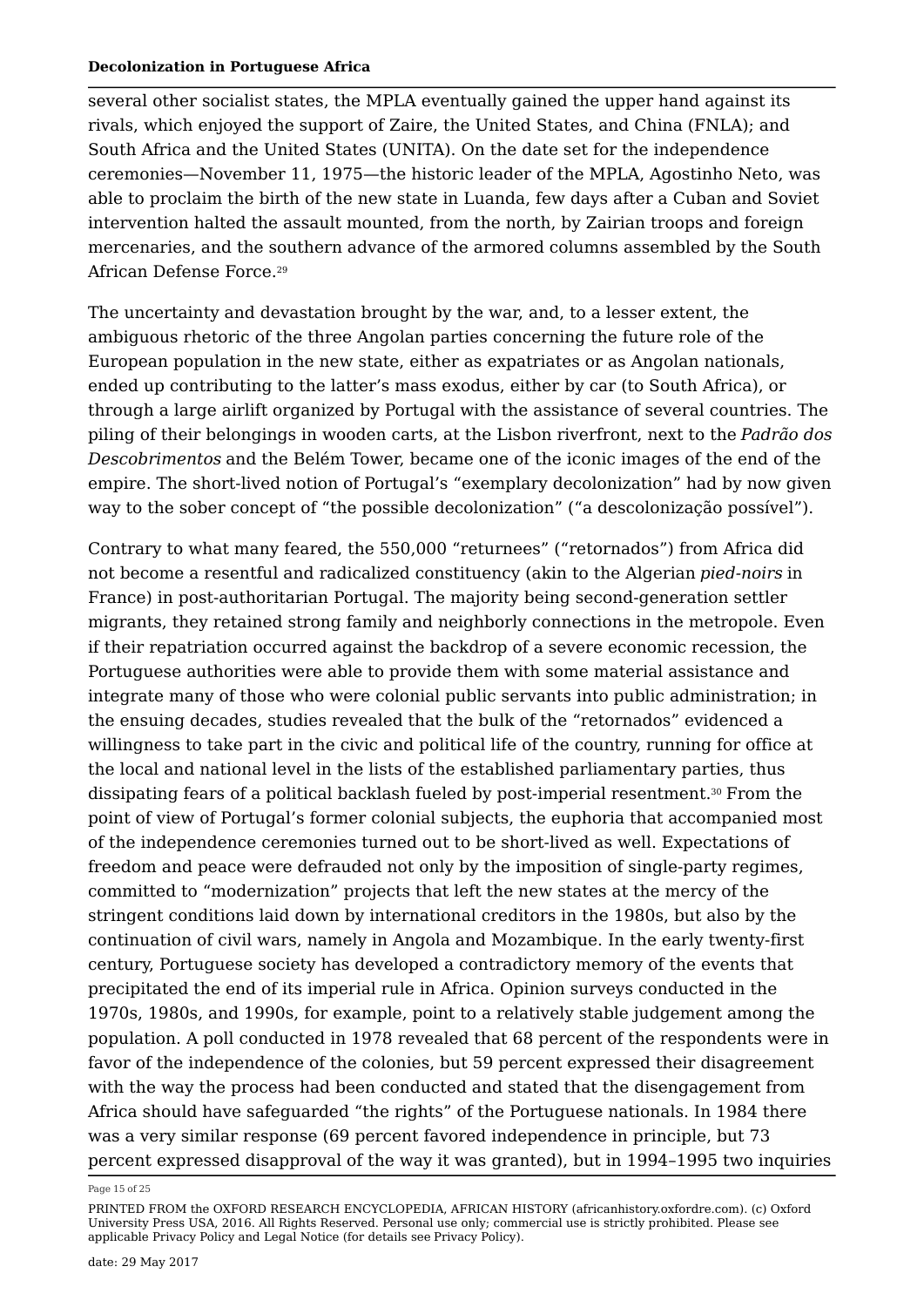commissioned by national newspapers (*Diário de Notícias* and *Público*) revealed a strong condemnation of some of the key politicians involved in the decolonization process, with the former leader of the Socialist Party (and by then a highly popular head of state), Mário Soares, at the top of the list of those perceived as having failed to obtain a better bargain from the African nationalists. 31

These ambivalent appreciations of the dissolution of the empire should not give the impression, however, that the memory of the colonial breakup was a burning issue in Portuguese politics. In fact, as one historian has perceptively observed, Portugal's imperial hangover turned out to be remarkably "mild": $^{\rm 32}$  unresolved issues related to the decolonization process were very much present in the political agenda, but not to the point of threatening the stability of the newly restored democracy. The parties which dominated the political landscape until the late 1990s had all been in favor of the independence of the African colonies, even if those on the right were, at times, tempted to denounce the "Thiers-Mondisme" of the left-wing officials who had celebrated the socialist orientation of the new lusophone African states. But it would be wrong to read too much into this. Portuguese policy vis-à-vis its former African colonies has had its nuances in the last forty years (with the right usually being seen as "abler" to manage the postcolonial relationships on a more pragmatic basis), but it has also rested on some sound consensuses, such as the need to make its former imperial connections a key foreign-policy asset, particularly in its rapports with the European Union, of which Portugal became a member in 1986. $^{\rm 33}$ Therefore, a great deal of diplomatic efforts was put in motion in the mid-1980s to set up a forum of the Portuguese-speaking nations, in the hope that it could serve as a vehicle for the diffusion of Portuguese influence, a kind of "geolinguistic empire." $^{34}$  The result of those efforts, the Comunidade dos Países de Língua Portuguesa (CPLP—the Community of Portuguese Speaking Countries), established in 1996, can hardly be characterized as a "neocolonial" initiative, though, given the structural weaknesses of the former metropole—a fact that has been made clear throughout the Community's trajectory, with Brazil and other African states rallying against Lisbon in some critical decisions (such as the admission of Equatorial Guinea in 2014).

Nevertheless, the apparent "success" obtained by Portugal in launching the CPLP (whose headquarters are based in Lisbon), and the resilience of the personal, economic, and cultural ties with its former African dependencies, has become a defining trait of the country's postcolonial identity. The revamping of Portugal's self-image has to a large extent relied on the idea that "Europe" was a key external stimulus for its modernization, after decades of isolation and backwardness; but many believe that if something singles out Portugal in the international arena, it is its repertoire of cross-continental connections forged throughout its "overseas expansion" (a point very much emphasized during the Expo-98 world exhibition in Lisbon, dedicated to the theme of the "Oceans"). But with its lusotropical undertones, this self-image has had the perverse effect of preventing Portuguese society from carrying out a much-needed critical examination of its imperial myths. The "physical decolonization," which came symbolically to an end with the sale of the majority of Portugal's stakes in the Cahora Bassa dam to the Mozambican state, in

Page 16 of 25

PRINTED FROM the OXFORD RESEARCH ENCYCLOPEDIA, AFRICAN HISTORY (africanhistory.oxfordre.com). (c) Oxford University Press USA, 2016. All Rights Reserved. Personal use only; commercial use is strictly prohibited. Please see applicable Privacy Policy and Legal Notice (for details see Privacy Policy).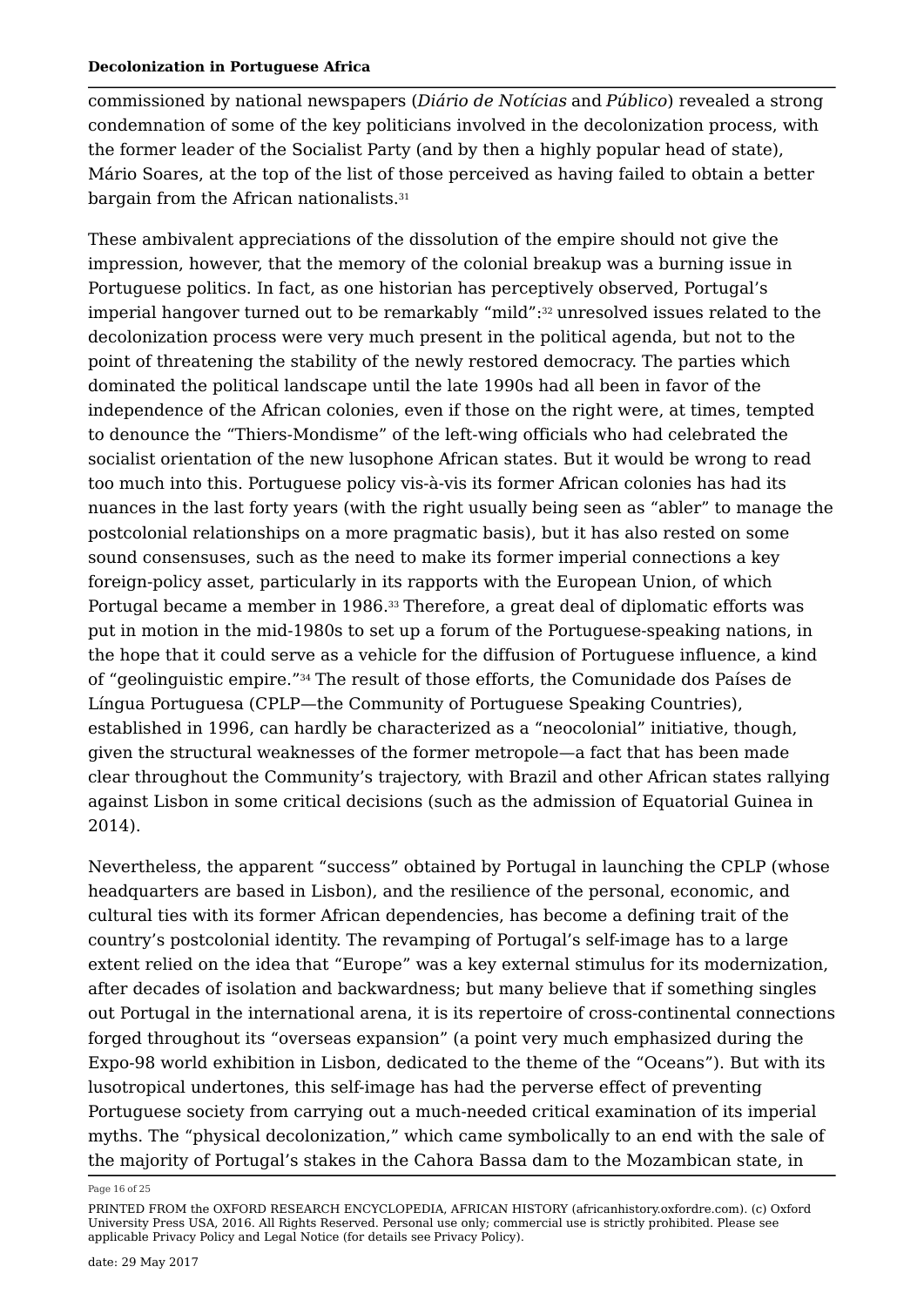2006, has yet to be completed by an equivalent "mental decolonization." As some observers have noted, that can only come to full fruition when the nationalist bias of Portugal's "official" imperial narratives is properly questioned, including the notion that racial prejudices are not a serious issue affecting present-day Portuguese society and its relation with the African communities, which have settled in the country since the 1960s. 35

# **Discussion of the Literature**

The study of the decolonization of Portuguese Africa, approached from a long-term perspective, has not generated a large body of literature, but inquiries since the early twenty-first century have started to fill in important gaps and introduce new questions.

For reasons that had to do with the lack of a free academic environment in Portugal (and its overseas territories) until 1974, and with the emotional response which the topic elicited in post-revolutionary Portugal, the first serious probes into the subject were carried out by international authors, most of them established in the United States or in the United Kingdom. Kenneth Maxwell, who produced several first-hand accounts of the Carnation Revolution, wrote the first comprehensive overview of the "transfer of power" stage of lusophone Africa's decolonization in Prosser Gifford and Wm Roger Louis's comparative survey of imperial endings in Africa. $^{\rm 36}$  Many of the key insights of this essay would later appear in Maxwell's landmark account of Portugal's transition from authoritarianism to democracy, in which the reciprocal influences of the decolonization crisis and the revolutionary process in the metropole are aptly analyzed. 37

The second major contribution came from Norrie MacQueen, who in 1997 published what might still be regarded the standard English language survey of Portuguese Africa's decolonization, carefully assessing the impact of the three "classic" dimensions in the process: the metropolitan, the colonial and the international. $^{\rm 38}$  The book provides an account of the political transition in each of the five territories and offers an authoritative assessment of the independence aftermath in those countries and of Portugal's reengagement with its former colonies after 1975 (a topic on which the author has written extensively39). A third important overview is provided by a Portuguese author, António C. Pinto, whose work *O Fim do Império Português* (2001) is also structured around the analytical tryptic that inspired MacQueen, but gives additional weight to the interplay between Portugal's late-colonial crisis and the international factors. An edited volume by F. Rosas, M. Machaqueiro and P. A. Oliveira, *O Adeus ao Império. 40 Anos de Descolonização Portuguesa* (2015) provides an overview of the metropolitan, colonial, and international perspectives, while also taking stock of two issues that have recently generated more attention: the fate of the "returnees," and the construction of the memory of the decolonization endgame.

Page 17 of 25

PRINTED FROM the OXFORD RESEARCH ENCYCLOPEDIA, AFRICAN HISTORY (africanhistory.oxfordre.com). (c) Oxford University Press USA, 2016. All Rights Reserved. Personal use only; commercial use is strictly prohibited. Please see applicable Privacy Policy and Legal Notice (for details see Privacy Policy).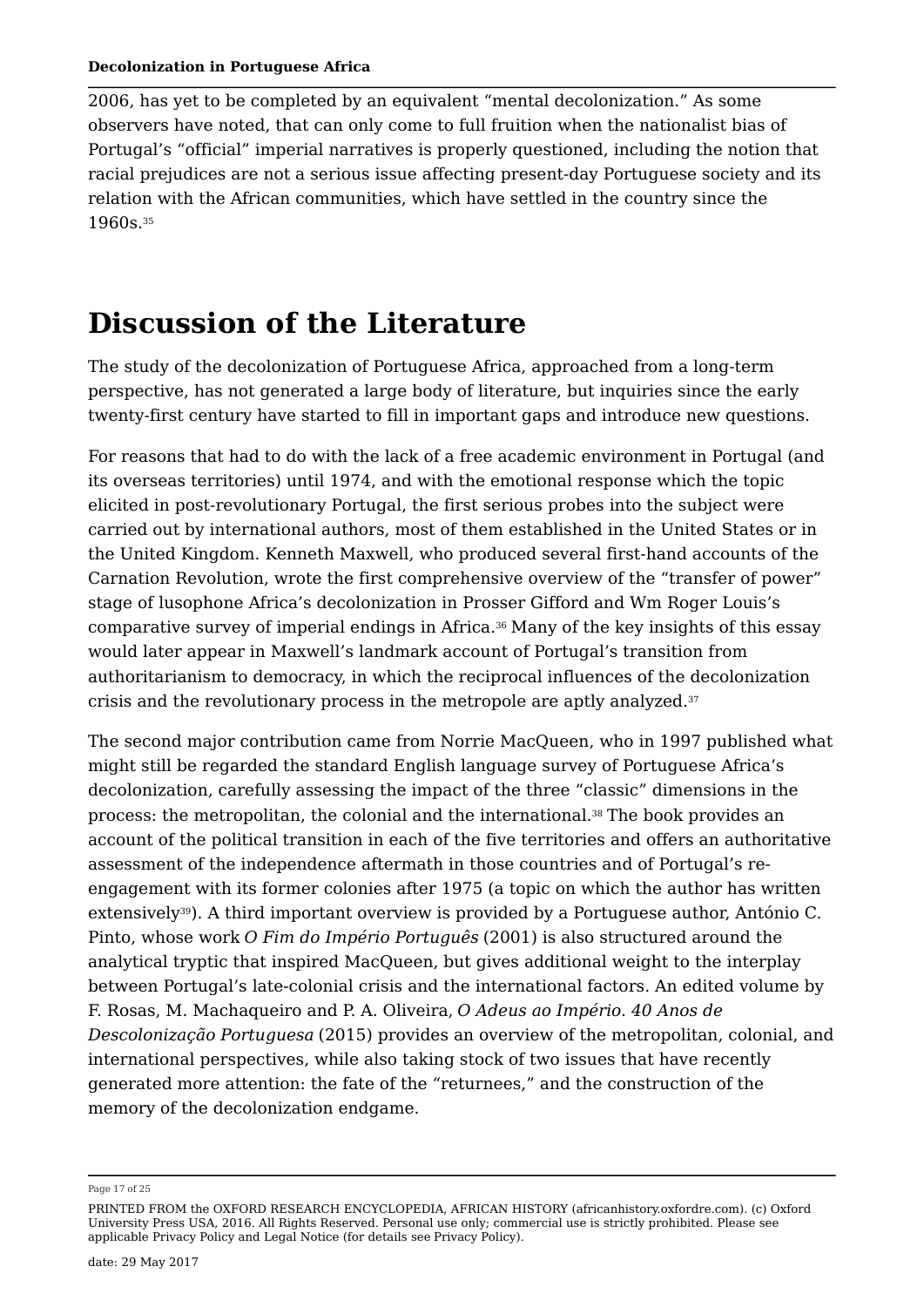An emerging topic in the international literature on decolonization—namely, the continuities between the late-colonial period and the nation-building projects that came after—is also beginning to draw the attention of scholars working on the lusophone African world. The case of Angola may be approached through Marisa J. Moorman's groundbreaking study of popular music and nationalism, $\scriptstyle 40$  while Cláudia Castelo, Omar Thomaz, Sebastião Nascimento, and Teresa C. Silva's edited volume, $^\mathrm{41}$  and Amélia Souto's monograph, cover various aspects of Mozambique's late-colonial experience.42 Another major trend of the international history of empires—the comparison between different imperial formations—has been recently explored by Miguel B. Jerónimo and António C. Pinto in *The Ends of European Colonial Empires* (2015), with some thought-provoking essays on the Portuguese case.

Concerning the origins, projects, and impact of the independence movements in Portuguese Africa, some works produced in the 1970s and 1980s still retain significant insights, such as John Marcum's work on Angolan nationalism, $\scriptstyle\rm 43$  and Patrick Chabal's pioneering biography of Amílcar Cabral.44 Chabal was also the editor of a volume on the history of postcolonial lusophone Africa, with an introduction providing a theoretical analysis of the liberation movements and their nation-building projects. More recently, 45 Eric Morier-Genoud's edited volume *Sure Road: Nationalisms in Angola, Guinea-Bissau and Mozambique* (2012) has widen the analytical scope of the topic, including a contribution on white-settler nationalism in Angola, a theme that has been consistently studied by Fernando Tavares Pimenta.46 Nevertheless, some of the key independence movements of lusophone Africa, such as Angola's FNLA and UNITA, or even Mozambique's FRELIMO, have yet to be the object of scholarly monographs (like the one devoted to the MPLA by Jean Michel Mabeko-Tali $^{\rm 47)}$  that may enlighten us on crucial aspects of their trajectories, from the nature of their internal disputes to the complex relationship of their leaderships with external sponsors.

The international setting is also one of the dimensions that has generated a certain amount of interest since the 1990s, with various monographs covering the network of bilateral relationships that allowed Portugal to sustain outside pressures to decolonize. Luís N. Rodrigues and Whitney Schneidman cover the role of the United States; $^{\rm 48}$  Pedro A. Oliveira the role of Britain;49 Rui Lopes the role of West Germany;<sup>50</sup> and Aniceto Afonso and Carlos Matos Gomes, $^{\rm 51}$  Luís Barroso, $^{\rm 52}$  and Filipe R. Meneses and Robert MacNamar $^{\rm 53}$ a have explored the complicities between Portugal and the white regimes of Rhodesia and South Africa. A good sample of these inquiries can also be found in a special issue of *Portuguese Studies* (2013), organized by Miguel B. Jerónimo and António C. Pinto. 54Recognition is also due to two works that have highlighted the role of Cuba and the USSR in some of the liberation struggles in Portuguese Africa: Piero Gleijeses's *Conflicting Missions: Havana, Washington and Africa 1959–76* (2003), and Odd Arne Westad, *The Global Cold War: Third World Interventions and the Making of Our Times* (2005). Introductions to Guinea-Bissau's, Cape Verde's, São Tomé and Príncipe's, and

Page 18 of 25

PRINTED FROM the OXFORD RESEARCH ENCYCLOPEDIA, AFRICAN HISTORY (africanhistory.oxfordre.com). (c) Oxford University Press USA, 2016. All Rights Reserved. Personal use only; commercial use is strictly prohibited. Please see applicable Privacy Policy and Legal Notice (for details see Privacy Policy).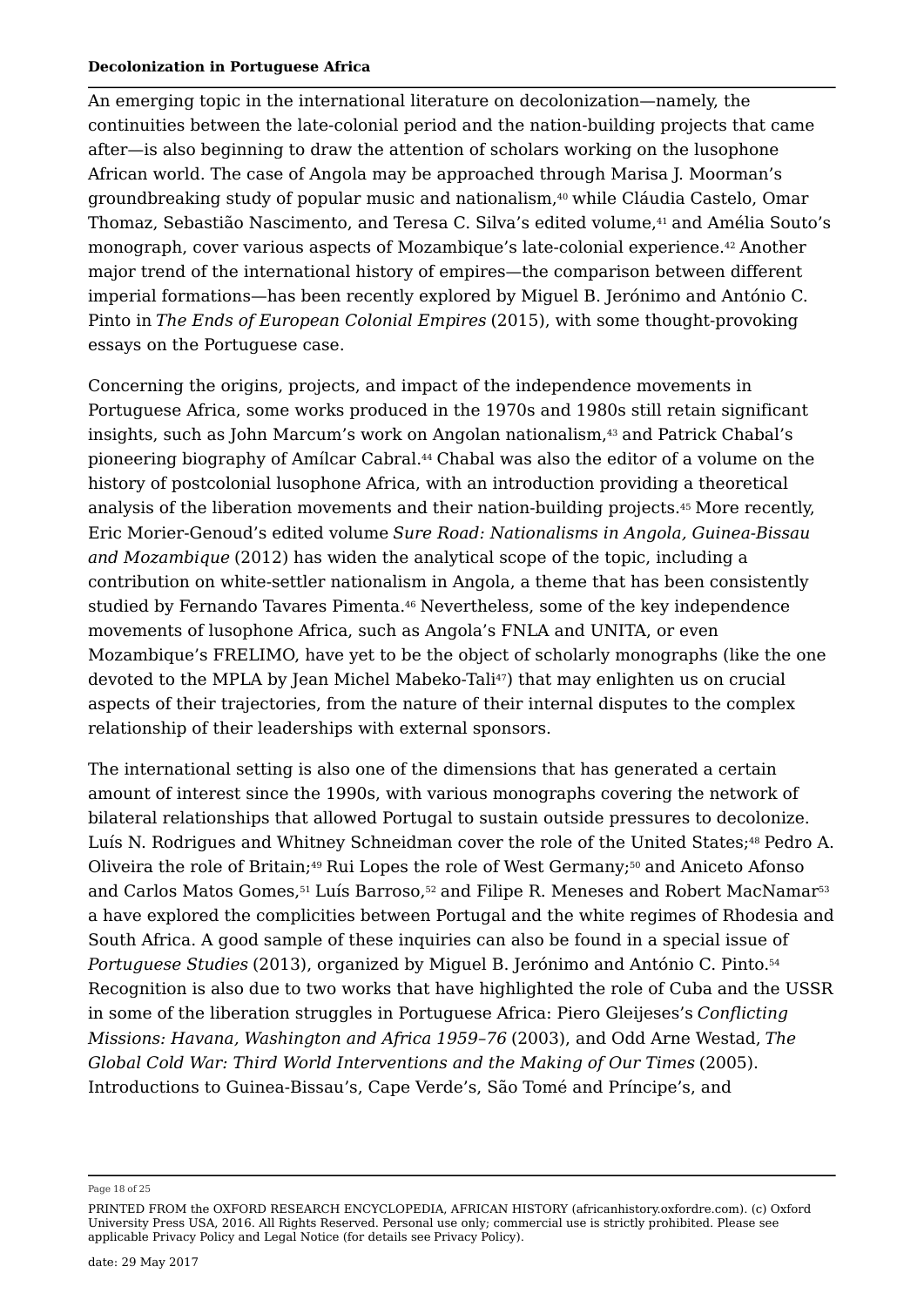Mozambique's transitions to independence can be found in works by A. E. Duarte Silva, José V. Lopes, $\rm ^{56}$  G. Seibert, $\rm ^{57}$  and M. Hall and T. Young. $\rm ^{58}$ 55

Finally, Portugal's idiosyncrasies in coming to terms with its postcolonial condition, and particularly its reluctance in questioning some of the myths which underlie its latecolonial and postcolonial experiences, are discussed in Elizabeth Buettner's *Europe After Empire: Decolonization, Society and Culture* (2016).

### **Primary Sources**

Sources for the study of the decolonization of Portuguese Africa can be found in different countries, both in public and private archives.

In Portugal, the main official repositories are the National Archives of Torre do Tombo (which contain the Salazar and Caetano archives, the PIDE archives, as well as the records from the intelligence services of Angola and Mozambique), the Arquivo Histórico-Diplomático, the Arquivo Histórico Militar, and the Arquivo da Defesa Nacional, all of them operating under the "thirty-year rule" which regulates access to state papers. Two important non-official archives are the Mário Soares Foundation (which holds Soares's papers, as well as a number of archives from Lusophone African nationalists), and the Centro de Documentação 25 de Abril (which holds the papers of several MFA officers involved in the decolonization process, as well as archives from anti-colonial militants). An oral history project at the Portuguese Institute of Social Sciences (ICS) conducted in the late 1990s, "Arquivo Descolonização Portuguesa," has gathered testimonies from a wide variety of Portuguese protagonists of the transition to independence in several territories (both civilian and military), and is now available online.

In the lusophone African countries, the Arquivo Nacional de Moçambique (Maputo) stands out as the best organized repository, but in all of them access to the archives of the liberation movements (and the hegemonic parties in their respective countries for decades to come) remains difficult.

The release of documentation under the "thirty-year rule," or under Freedom of Information legislation, in several countries, has nevertheless allowed historians to gain access to a significant variety of sources, mostly of diplomatic nature, that bring light to different aspects of the imperial endgame in Portuguese Africa. This is the case of the US National Archives and Records Administration (College Park, MD) and several Presidential Libraries, the British National Archives (London), the French Diplomatic archives (Centre des Archives Diplomatiques, Nantes), or various South African archives (Department of Foreign Affairs, Department of Defence), to name but a few. State or party archives from the former Soviet bloc or Cuba have been used by authors like Westad and Gleijeses, but new restrictions to the Soviet materials were afterwards put in place by the Russian authorities. Finally, this brief list of repositories should also include

Page 19 of 25

PRINTED FROM the OXFORD RESEARCH ENCYCLOPEDIA, AFRICAN HISTORY (africanhistory.oxfordre.com). (c) Oxford University Press USA, 2016. All Rights Reserved. Personal use only; commercial use is strictly prohibited. Please see applicable Privacy Policy and Legal Notice (for details see Privacy Policy).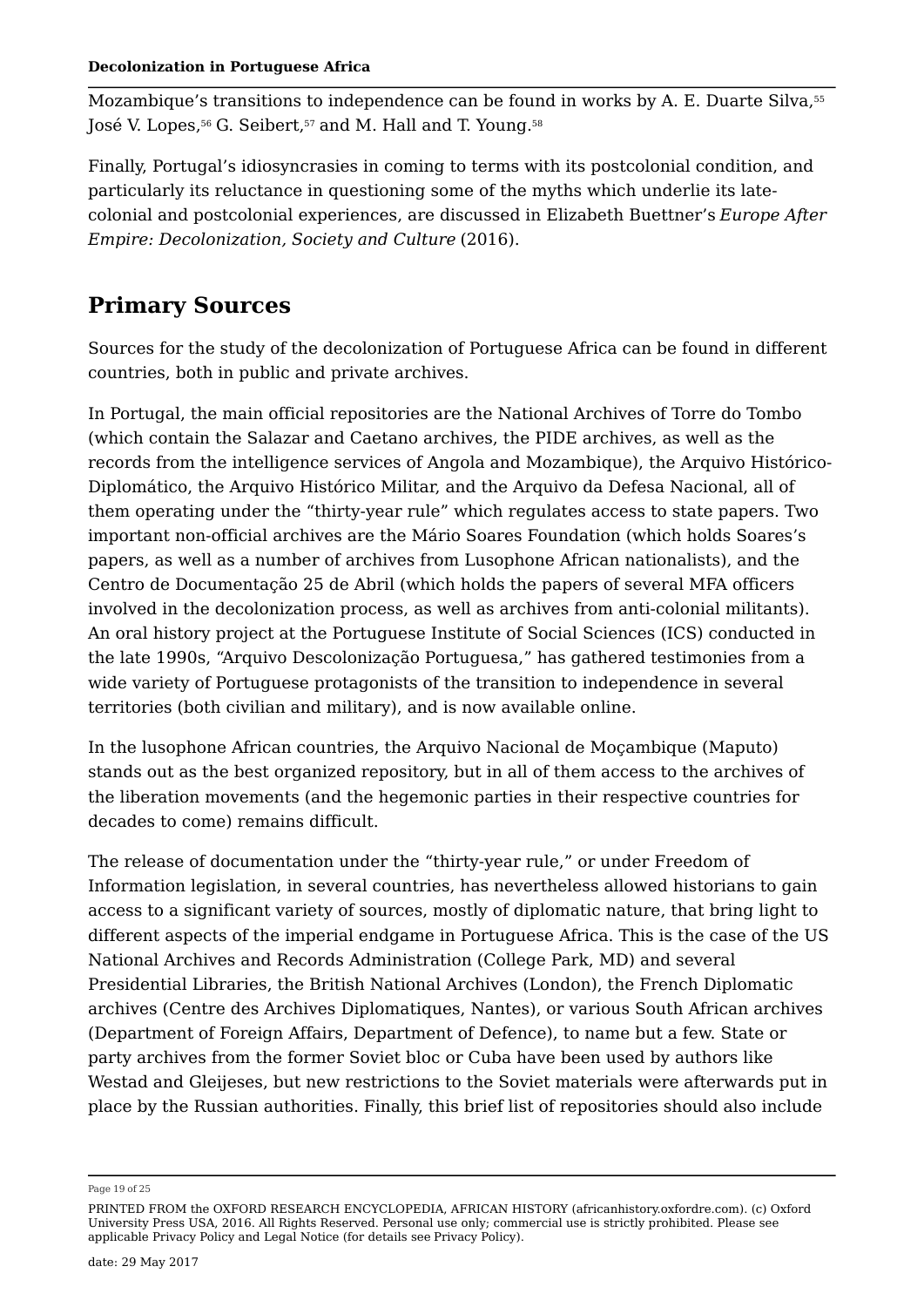the archives of the United Nations (New York), the main arena of the decolonization debates since the 1950s.

### **Links to Digital Materials**

**Fundação Mário Soares/Projecto Casa Comum**.

**Project Aluka**.

**Decolonization Archive—Institute of Social Sciences (ICS—Portugal)**.

**25th Of April Documentation Centre—Coimbra (Portugal)**.

**Project Angola Nos Trilhos da Independência**.

**Mozambique History Net**.

### **Further Reading**

Buettner, Elizabeth. *Europe After Empire. Decolonization, Society and Culture*. Cambridge, U.K.: Cambridge University Press, 2016.

Cann, John P. *Counterinsurgency in Africa. The Portuguese Way of War 1961–1974*. Westport, CT: Greenwood, 1997.

Gleijeses, Piero. *Conflicting Missions. Havana, Washington and Africa 1959–76*. Chapel Hill: University of North Carolina Press, 2003.

Jerónimo, Miguel B., and António Costa Pinto, eds. *Portugal e o Fim do Colonialismo. Dimensões Internacionais*. Lisbon: Livros Horizonte, 2014.

Jerónimo, Miguel B., and António Costa Pinto, eds. *The Ends of European Colonial Empires*. London: Palgrave Macmillan, 2015.

Lopes, José Vicente. *Cabo Verde. Os Bastidores da Independência*. Praia-Mindelo: Spleen, 2002.

MacQueen, Norrie. *The Decolonization of Portuguese Africa. Metropolitan Revolution and the Dissolution of Empire*. London: Longman, 1997.

Oliveira, Pedro A. *Os Despojos da Aliança. A Grã-Bretanha e a Questão Colonial Portuguesa 1945–1975*. Lisbon: Tinta da China, 2007.

Pimenta, Fernando Tavares. *Angola, os Brancos e a Independência*. Porto, 2008.

Pinto, António Costa. *O Fim do Império Português. A cena internacional, a Guerra Colonial e a Descolonização, 1961–1975*. Lisbon, 2001.

Page 20 of 25

PRINTED FROM the OXFORD RESEARCH ENCYCLOPEDIA, AFRICAN HISTORY (africanhistory.oxfordre.com). (c) Oxford University Press USA, 2016. All Rights Reserved. Personal use only; commercial use is strictly prohibited. Please see applicable Privacy Policy and Legal Notice (for details see Privacy Policy).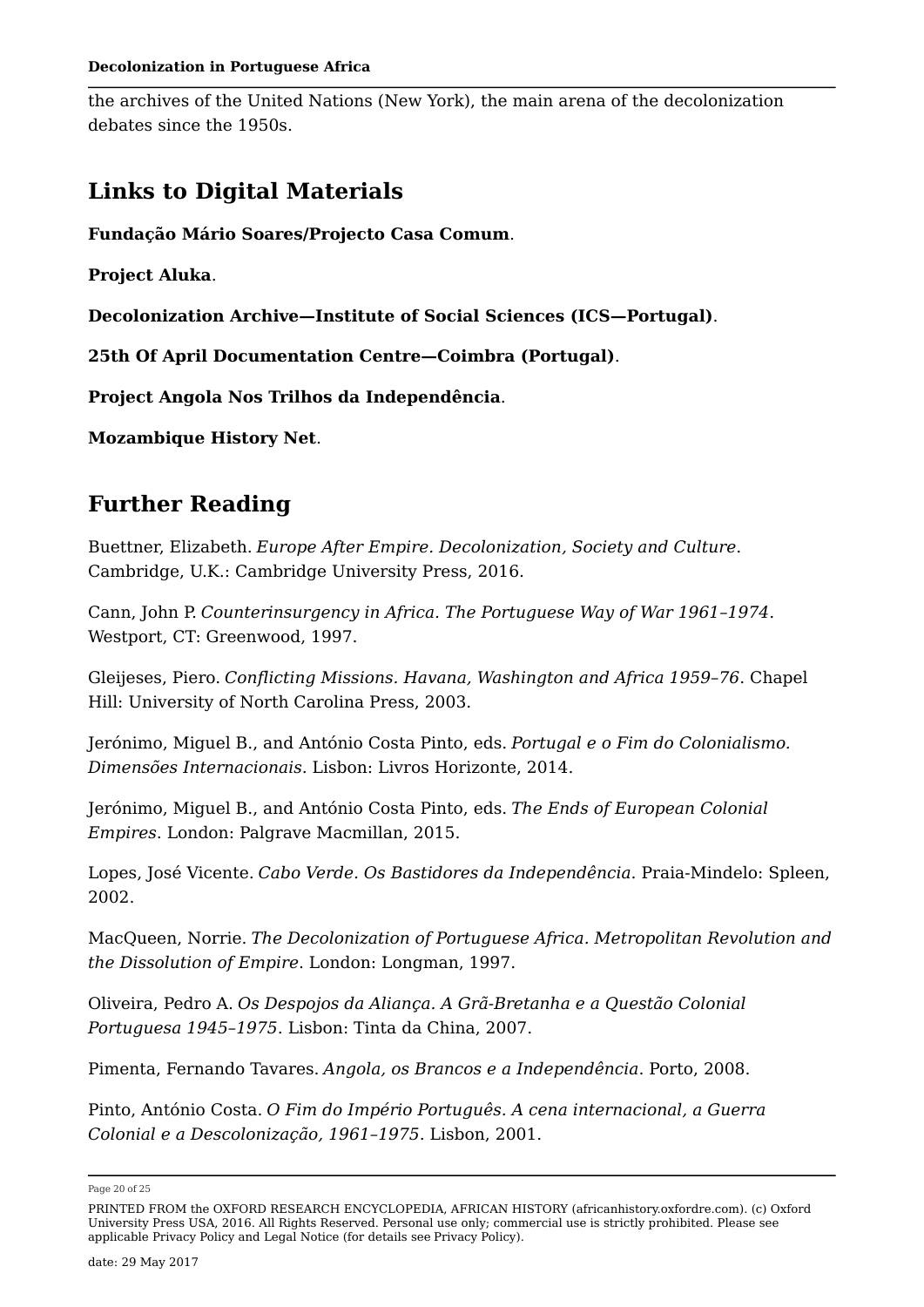Rosas, F., M. Machaqueiro, and Pedro A. Oliveira. *O Adeus ao Império. 40 Anos de Descolonização Portuguesa*. Lisbon: Nova Vega, 2015.

Schneidman, W. *Engaging Africa: Washington and the Fall of Portugal's Colonial Empire in Africa*. Dallas: University Press of America, 2004.

Seibert, Gerhard. *Comrades, Clients and Cousins. Colonialism, Socialism and Democratization in São Tomé and Príncipe*. Leiden, The Netherlands: Brill, 2006.

Silva, António E. Duarte. *A Independência da Guiné-Bissau e a Descolonização Portuguesa*. Porto: Afrontamento, 1997.

Thomas, M., Bob Moore, and L. J. Butler. *Crisis of Empire. Decolonization and Europe's Imperial States 1918–1975*. London: Bloomsbury, 2008.

### **Notes:**

(1.) W. Gervase Clarence Smith, "The Impact of the Spanish Civil War and the Second World War in on Portuguese and Spanish Africa," *The Journal of African History* 26.4 (1985): 309–326; F. Rosas, *Portugal entre a Paz e a Guerra 1939–1945* (Lisbon, 1990), 239–274.

(2.) Pedro A. Oliveira, *Os Despojos da Aliança. A Grã-Bretanha e a Questão Colonial Portuguesa 1945–1975* (Lisbon, 2007).

(3.) A. Telo, *Portugal e a NATO. O Reencontro da tradição atlântica* (Lisbon, 1996).

(4.) C. Castelo, *«O Modo Português de Estar no Mundo». O luso-tropicalismo e a ideologia colonial portuguesa 1933–1961* (Porto, 1998).

(5.) M. B. Jerónimo and A. C. Pinto, eds., "A Modernizing Empire? Politics, Culture and Economy in Portuguese Late Colonialism," in *The Ends of European Colonial Empires* (London: Palgrave Macmillan, 2015), 51–80.

(6.) Bruno C. Reis, "Portugal and the UN: A Rogue State Resisting the Norm of Decolonization (1956–1974)," *Portuguese Studies* 29.2 (2013), 251–276; Aurora A. Santos, *A Organização das Nações Unidas e a Questão Colonial Portuguesa*, Lisboa, FCSH (PhD dissertation, Universidade Nova de Lisbon, 2014).

(7.) Douglas R. Wheeler and R. Pélissier, *Angola* (London, 1972); C. Messiant, *L'Angola Colonial, histoire et societé* (Klosterberg, 2006).

(8.) P. Chabal, "Lusophone Africa in Historical and Comparative Perspective," in *A History of Postcolonial Lusophone Africa* (London, 2002), 5. See also Malyn Newitt, "Os partidos nacionalistas africanos no tempo da revolução" in *O Adeus ao Império. 40 Anos de*

Page 21 of 25

PRINTED FROM the OXFORD RESEARCH ENCYCLOPEDIA, AFRICAN HISTORY (africanhistory.oxfordre.com). (c) Oxford University Press USA, 2016. All Rights Reserved. Personal use only; commercial use is strictly prohibited. Please see applicable Privacy Policy and Legal Notice (for details see Privacy Policy).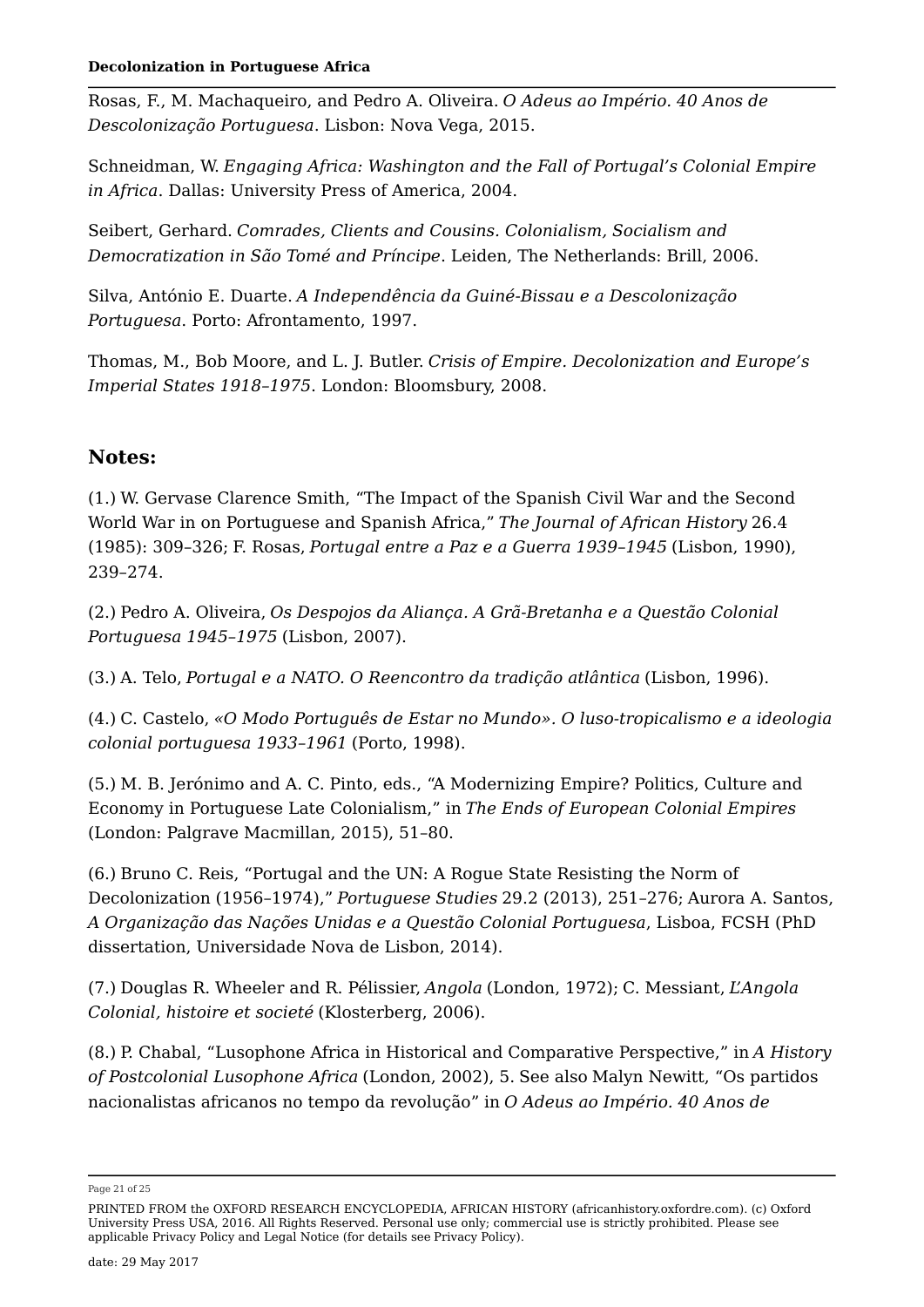*Descolonização Portuguesa* , ed. F. Rosas, M. Machaqueiro, and Pedro A. Oliveira (Lisbon, 2015), 25–43.

(9.) Dalila C. Mateus, *A PIDE/DGS na Guerra Colonial* (Lisbon, 2004).

(10.) R. Pélissier, *La Colonie du Minotaure: nationalismes et revoltes en Angola 1926– 1961*(Orgeval, 1978)

(11.) See F. W. Heimer, ed., *Social Change in Angola* (Munich, 1973), and Nuno Domingos, "A desigualdade como legado da cidade colonial: racismo e reprodução da mão-de-obra em Lourenço Marques," in *Cidade e Império. Dinâmicas Coloniais e Reconfigurações Pós-Coloniais*, ed. F. W. Heimer and Elsa Peralta (Lisbon, 2013), 59–112.

(12.) G. Bender, "The Limits of Counterinsurgency: An African Case," *Comparative Politics* 4.3 (1972), 231–260.

(13.) António C. Pinto, *O Fim do Império Português. A cena internacional, a Guerra Colonial e a Descolonização, 1961–1975* (Lisbon, 2001), 30. See also John P. Cann, *Counterinsurgency in Africa. The Portuguese Way of War 1961–1974* (Westport, CT: Greenwood Press, 1997).

(14.) Norrie MacQueen, "O Balanço Militar em 1974 nos três teatros de operações" in *O Adeus ao Império. 40 Anos de Descolonização Portuguesa*, ed. F. Rosas, M. Machaqueiro, and Pedro A. Oliveira (Lisbon, 2015), 44–59.

(15.) Stephen L. Weingert, *Angola: A Modern Military History, 1961–2002* (New York: Palgrave Macmillan, 2011), 51.

(16.) In Guinea-Bissau, for instance, the number of Africans enlisted as commandos, regular army units, and militias may have reached 17,000 in 1974, according to Jorge S. Golias, A *Descolonização da Guiné-Bissau e o Movimento dos Capitães* (Lisbon, 2016). See also J. P. Borges Coelho, "African Troops in the Portuguese Colonial Army, 1961–1974: Angola, Guinea-Bissau and Mozambique," *Portuguese Studies Review* 10.1 (2002), 129– 150.

(17.) See P. Lains, "An Account of the Portuguese African Empire 1885–1975," *Revista de Historia Económica* 16.1 (1998), 235–263; N. Andresen Leitão, *Estado Novo, Democracia e Europa 1947–1986* (Lisbon, 2007), 217–234.

(18.) W. Gervase Clarence Smith, *The Third Portuguese Empire* (Manchester, 1985), chapter 7.

(19.) Franco Nogueira, *Um Político Confessa-se. Diário 1960–1968* (Porto, 1987), 3d ed., 74–76.

(20.) Hendrik Spruyt, *Ending Empire. Contested Sovereignty and Territorial Partition* (Ithaca, NY: Cornell University Press, 2005) chapter 6.

Page 22 of 25

PRINTED FROM the OXFORD RESEARCH ENCYCLOPEDIA, AFRICAN HISTORY (africanhistory.oxfordre.com). (c) Oxford University Press USA, 2016. All Rights Reserved. Personal use only; commercial use is strictly prohibited. Please see applicable Privacy Policy and Legal Notice (for details see Privacy Policy).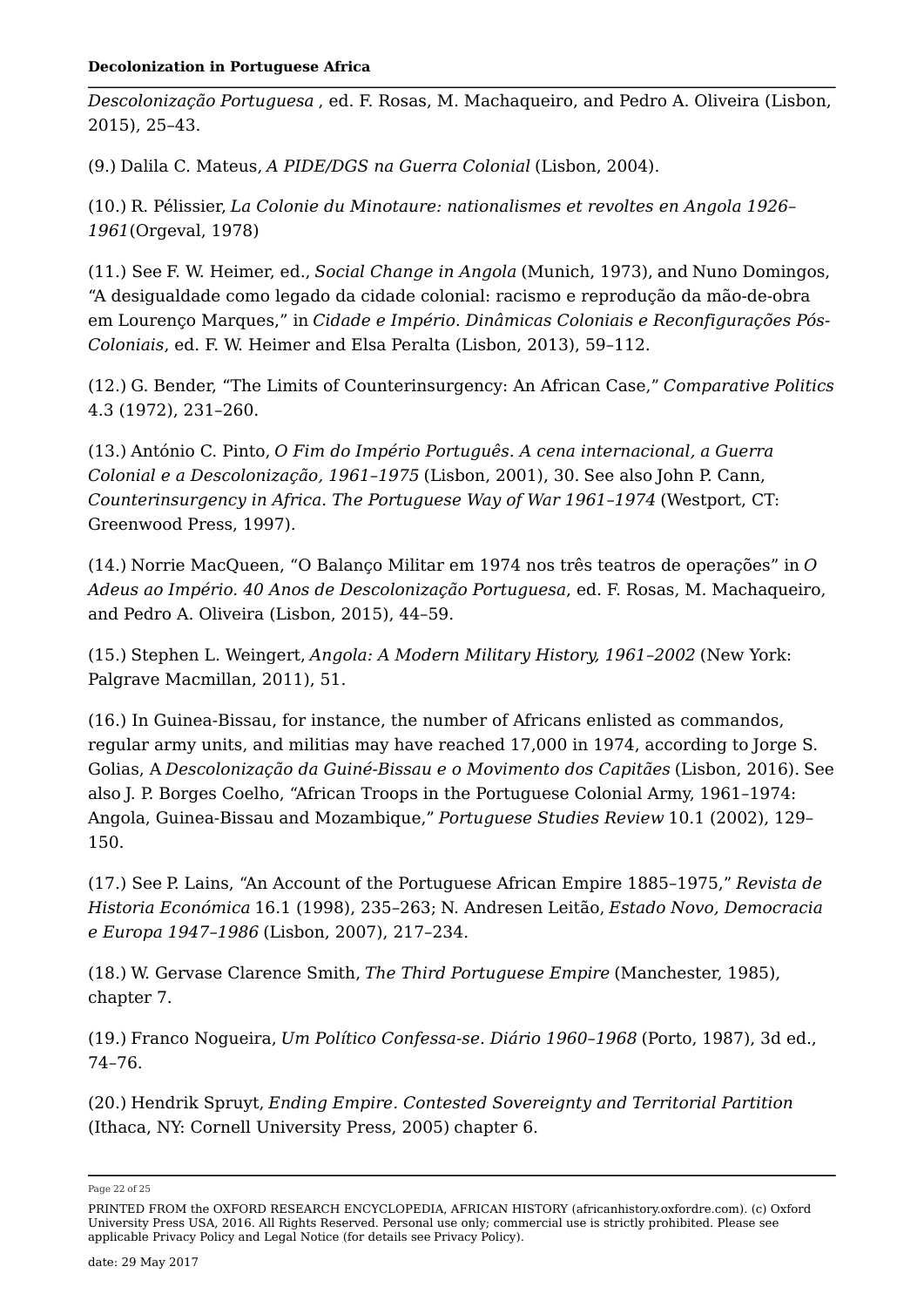(21.) N. MacQueen, "Portugal's First Domino: 'Pluricontinentalism' and the Colonial War in Guiné-Bissau," *Contemporary European History* 8.2, (1999), 209–230; and "Belated Decolonization and UN Politics against the Backdrop of the Cold War. Portugal, Britain and Guinea Bissau's Proclamation of Independence," *Journal of Cold War Studies* 8.4, (2006), 29–56.

(22.) L. N. Rodrigues, *Spínola. Biografia* (Lisbon, 2010), and B. C. Reis, "Visões das forças políticas portuguesas sobre o fim do império, dois planos em confronto e uma política exemplar de descolonização 1974–1975," in *O Adeus ao Império. 40 Anos de Descolonização Portuguesa*, ed. F. Rosas, M. Machaqueiro, and Pedro A. Oliveira (Lisbon, 2015), 60–77.

(23.) See L. N. Rodrigues, *Spínola. Biografia* (Lisbon, 2010), 458–459.

(24.) See M. do Céu Esteves, ed., *Portugal, País de Imigração* (Lisbon, 1991) and, for the French case, T. Sheppard, *The Invention of Decolonization. The Algerian War and the Remaking of France* (Ithaca, NY: Cornell University Press, 2006).

(25.) See Rui Ramos, "'O império que nunca existiu' A cultura da descolonização em Portugal c. 1960–c.1980," *Revista História das Ideias* 28 (2007), 429–478.

(26.) J. P. Borges Coelho, "Da violência colonial ordenada à ordem pós-colonial violenta. Sobre um legado das guerras coloniais nas ex-colónias portuguesas," *Lusotopie* (2003), 175–193.

(27.) J. Vicente Lopes, *Tarrafal—Chão Bom—Memórias e verdades*, 2 vols. (Praia, 2010).

(28.) P. A. Oliveira, "Saved by the Civil War. African 'Loyalists' in the Portuguese Armed Forces and Angola's Transition to Independence," *International History Review* (April 20, 2016), 1–17.

(29.) The literature on the Portuguese departure from Angola and the subsequent civil war is vast. A good assessment remains P. Gleijeses, *Conflicting Missions. Havana, Washington and Africa 1959–76* (Chapel Hill: University of North Carolina Press, 2003).

(30.) Rui Pena Pires et al., *Os Retornados. Um estudo sociográfico* (Lisbon, 1987), 22–23.

(31.) Carlos Maurício, "A Guerra Colonial e a Descolonização vistas pelas Sondagens de Opinião 1973–2004," *Nação e Defesa* 130 (2011), 267–295.

(32.) N. MacQueen, *The Decolonization of Portuguese Africa. Metropolitan Revolution and the Dissolution of Empire* (London: Longman, 1997), 235.

(33.) António Raimundo, "The Europeanisation of National Foreign Policy: Portuguese Foreign Policy towards Angola and Mozambique, 1978–2010" (PhD thesis, The London School of Economics and Political Science, 2012).

Page 23 of 25

PRINTED FROM the OXFORD RESEARCH ENCYCLOPEDIA, AFRICAN HISTORY (africanhistory.oxfordre.com). (c) Oxford University Press USA, 2016. All Rights Reserved. Personal use only; commercial use is strictly prohibited. Please see applicable Privacy Policy and Legal Notice (for details see Privacy Policy).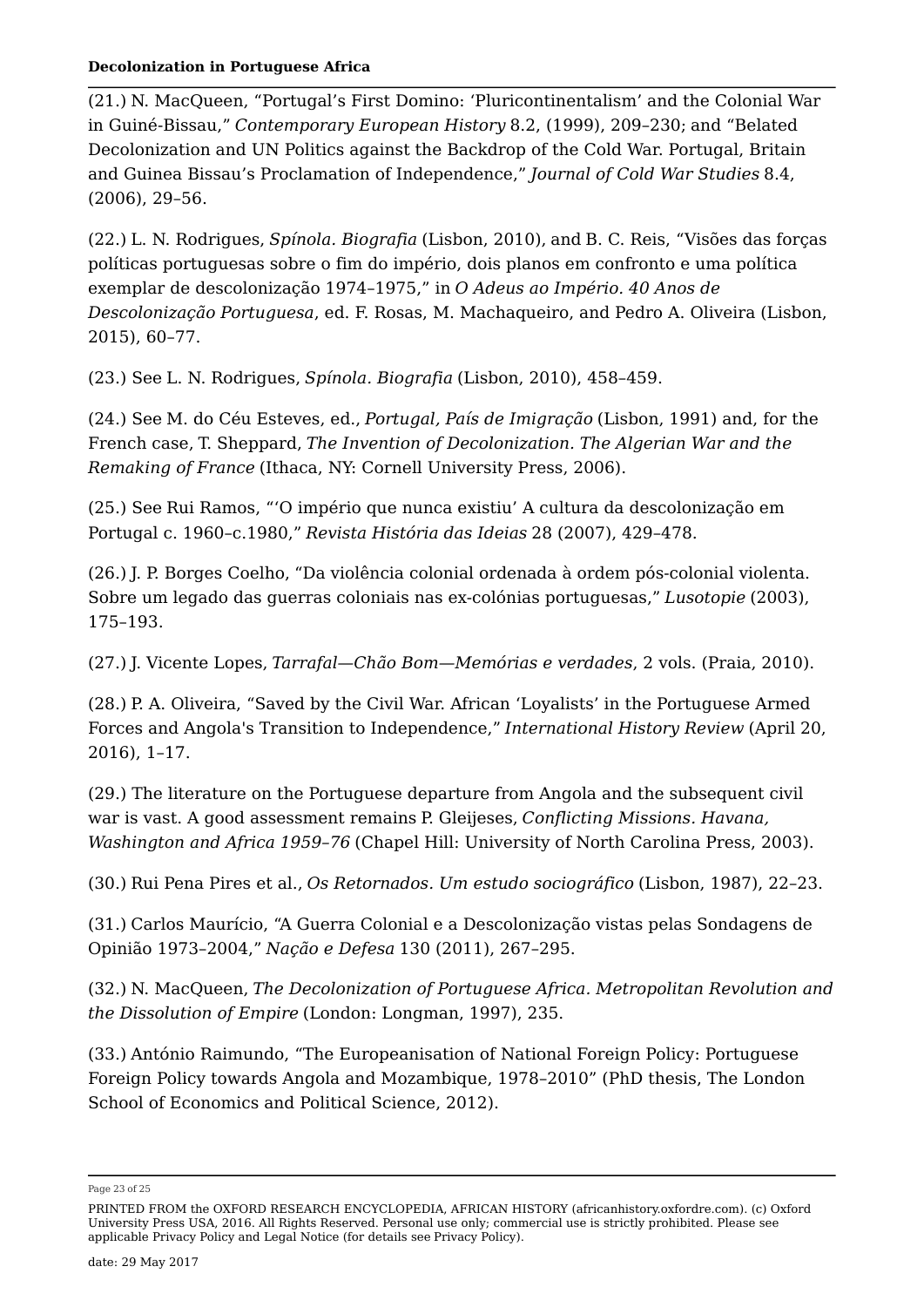(34.) Dietmar Rothermund, "The Self-Consciousness of Post-Imperial Nations. A Cross-National Comparison," *India Quarterly* 67.1 (2011), 13.

(35.) Elizabeth Buettner, *Europe After Empire. Decolonization, Society and Culture* (Cambridge, U.K.: Cambridge University Press, 2016).

(36.) K. Maxwell, "Portugal and Africa: The Last Empire," in *The Transfer of Power in Africa: Decolonization, 1940–1960*, ed. Prosser Gifford and Wm Roger Louis (New Haven, CT: Yale University Press, 1982).

(37.) K. Maxwell, *The Making of Portuguese Democracy* (Cambridge, U.K.: Cambridge University Press, 1995).

(38.) N. MacQueen, *The Decolonization of Portuguese Africa. Metropolitan Revolution and the Dissolution of Empire* (London: Longman, 1997).

(39.) N. MacQueen, "Re-defining the 'African Vocation': Portugal's Post-Colonial Identity Crisis," *Journal of Contemporary European Studies* 11.2 (2003), 181–199.

(40.) M. J. Moorman, *Intonations. A Social History of Music and Nation in Luanda, Angola, from 1945 to Recent Times* (Athens, OH: Ohio University Press, 2008).

(41.) *Os Outros da Colonização. Ensaios sobre o Colonialismo Tardio em Moçambique* (Lisbon, 2012)

(42.) *Caetano e o Ocaso do Império. Administração e guerra colonial em Moçambique durante o Marcelismo 1968–1974* (Porto, 2007)

(43.) *The Angolan Revolution* (Cambridge, MA: Harvard University Press, 1969–78), 2 vols.

(44.) *Amílcar Cabral. Revolutionary Leadership and People's War* (London, 1983).

(45.) *A History of Postcolonial Lusophone Africa* (London, 2002).

(46.) *Brancos de Angola: Autonomismo e Nacionalismo* (Coimbra, 2005); *Angola. Os Brancos e a Independência* (Porto, 2008)

(47.) *Dissidências e Poder de Estado. O MPLA perante si Próprio* (Luanda, 2001), 2 vols.

(48.) L. N. Rodrigues, *Salazar-Kennedy. A Crise de uma Aliança* (Lisbon, 2002), and W. Schneidman, *Engaging Africa: Washington and the Fall of Portugal's Colonial Empire in Africa* (Dallas: University Press of America, 2004).

(49.) P. A. Oliveira, *Os Despojos da Aliança. A Grã-Bretanha e a Questão Colonial Portuguesa 1945–1975* (Lisbon, 2007).

(50.) R. Lopes, *West Germany and the Portuguese Dictatorship, 1968–1974. Between Cold War and Colonialism* (London: Palgrave Macmillan, 2014).

Page 24 of 25

PRINTED FROM the OXFORD RESEARCH ENCYCLOPEDIA, AFRICAN HISTORY (africanhistory.oxfordre.com). (c) Oxford University Press USA, 2016. All Rights Reserved. Personal use only; commercial use is strictly prohibited. Please see applicable Privacy Policy and Legal Notice (for details see Privacy Policy).